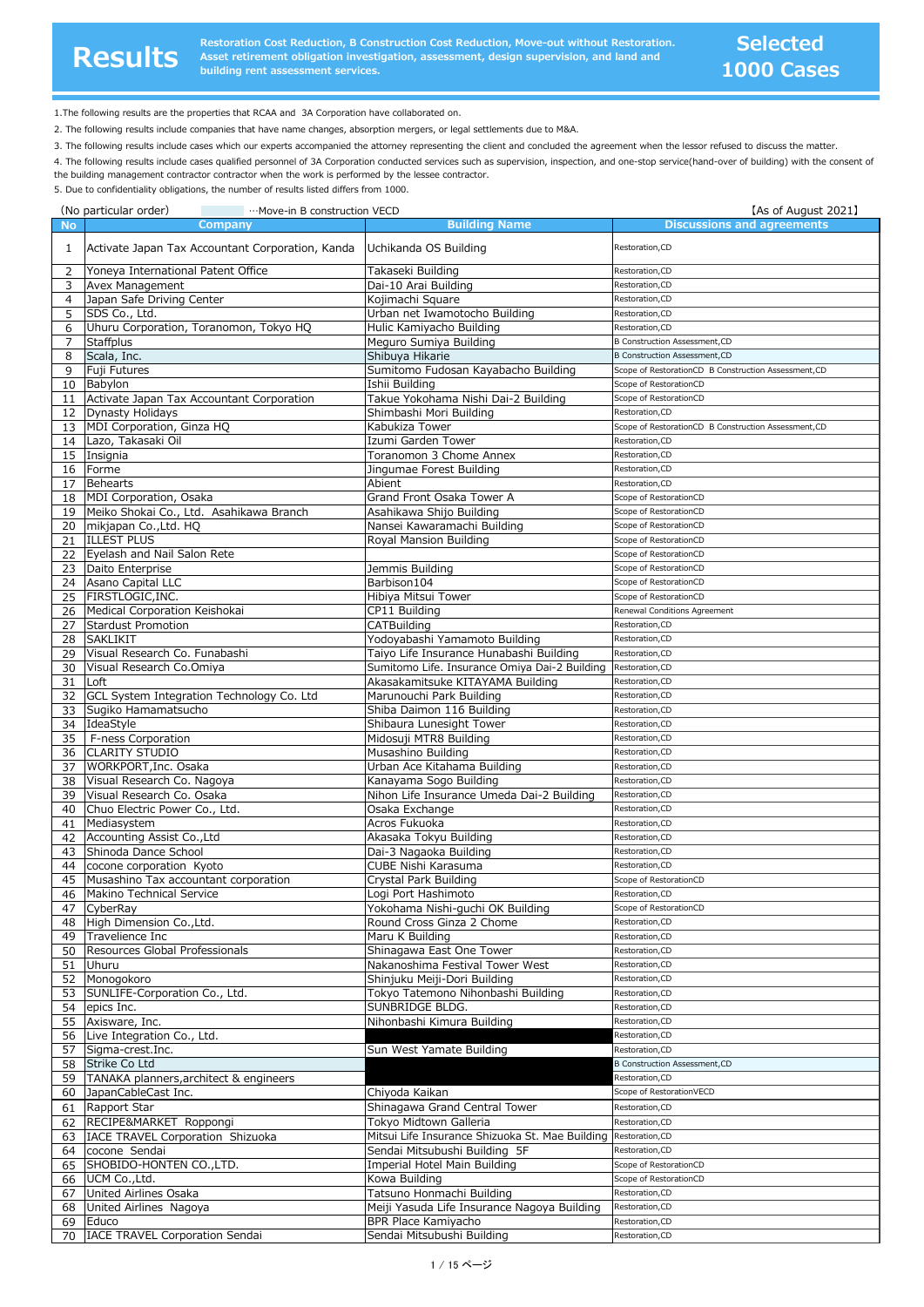| <b>No</b> | Company                                                        | <b>Building Name</b>                            | <b>Discussions and agreements</b>                                                               |
|-----------|----------------------------------------------------------------|-------------------------------------------------|-------------------------------------------------------------------------------------------------|
| 71        | Lumineux Inc                                                   | Dai 2 Eirai Building                            | Restoration, CD                                                                                 |
| 72        | Mama Square Co., Ltd. Koshigaya                                | <b>MORI</b>                                     | Restoration, CD                                                                                 |
| 73        | International Economic Service                                 | Aoyama Tower Building                           | Restoration: Presenting Evidences                                                               |
| 74        | Mugi                                                           | Canyon Plaza Kichijoji                          | Scope of RestorationCD                                                                          |
| 75        | F Japan                                                        | Kitako Yamada Building                          | Restoration, CD                                                                                 |
|           |                                                                |                                                 |                                                                                                 |
| 76        | Yoshiri                                                        | Hulic Kasai Rinkai Building                     | Restoration, CD                                                                                 |
| 77        | Wise                                                           | Sreed EBISU                                     | Restoration, CD                                                                                 |
| 78        | re-Right                                                       | Asorti Kodenmacho Liens                         | Restoration, CD                                                                                 |
| 79        | STARDUST PROMOTION, INC.                                       | CATBuilding                                     | Restoration, CD                                                                                 |
| 80        | <b>Stardust Promotion</b>                                      | CATBuilding                                     | Restoration, CD                                                                                 |
| 81        | STWORLD, Inc. Umeda                                            | Umeda Square Building                           | Restoration, CD                                                                                 |
| 82        | KADOKAWA DWANGO educational institute                          | Lucid Square Umeda                              | <b>B Construction Assessment, VECD</b>                                                          |
| 83        | <b>REALISER Inc.</b>                                           | MFPR Kojimachi Building                         | Restoration, CD                                                                                 |
|           |                                                                |                                                 |                                                                                                 |
| 84        | Medical Corporation Keishokai                                  | CP11 Building                                   | Rent Increase / Decrease Negotiation                                                            |
| 85        | ALPHA Corporation Inc.                                         | Sekiguchi Building                              | Restoration, CD                                                                                 |
| 86        | IACE TRAVEL Corporation. Okayama                               | Nihon Life Insurance Okayama Dai2 Building Main | Restoration, CD                                                                                 |
| 87        | IACE TRAVEL Corporation, Omiya                                 | Sino Omiya North Wing                           | Restoration, CD                                                                                 |
| 88        | IACE TRAVEL Corporation, Yokohama                              |                                                 | Restoration, CD                                                                                 |
| 89        | IACE TRAVEL Corporation, Niigata                               | Sonpo Japan Niigata Central Building            | Restoration, CD                                                                                 |
| 90        | IACE TRAVEL Corporation, Nagoya                                | Orix Nagoya Nishiki Building                    | Restoration, CD                                                                                 |
| 91        | <b>WWWave Corporation</b>                                      | Seiko Sunshine BuildingXII                      | Restoration, CD                                                                                 |
|           |                                                                |                                                 | Restoration, CD                                                                                 |
| 92        | Medical Corporation Oukakai                                    | Toka Building                                   |                                                                                                 |
| 93        | Japan Australia Travel Service                                 | 9 stage Kanda                                   | Restoration, CD                                                                                 |
| 94        | Avex Management                                                | Dai-10 Arai Building                            | Scope of Restoration, CD                                                                        |
| 95        | SY Estate: : Cost of creating restrotion book                  | Yanagita Building, Koga, Ibaraki pref.          | Restoration, CD                                                                                 |
| 96        | SY Estate : Discussion of returning security deposit           | Yanagita Building, Koga, Ibaraki pref.          | Project Management (PM)                                                                         |
| 97        | <b>SY Estate: Leasing</b>                                      | Richmond House                                  | Project Management (PM)                                                                         |
| 98        | Dai Company                                                    | Shinjuku Meiji-Dori Building                    | Restoration, CD                                                                                 |
| 99        | High Dimension: C Construction                                 | Round Cross Ginza 2 Chome                       | Restoration, CD                                                                                 |
|           | 100 IHI Rotating Machinery Engineering Co., Ltd.               |                                                 | Scope of RestorationCD                                                                          |
|           |                                                                | Toyama Building                                 |                                                                                                 |
|           | 101 Aiming Inc.                                                | Shinjuku Mines Tower                            | Disintegration C Construction                                                                   |
|           | 102 UNITED, Inc.                                               | MFPR Shibuya Building                           | Scope of RestorationCD                                                                          |
|           | 103 SUNLIFE-Corporation Co., Ltd.                              | Tokyo Tatemono Nihonbashi Building              | Agreement on proper assessment of restoration costs                                             |
|           | 104 Makino Technical Service                                   | Logi Port Hashimoto                             | Agreement on proper assessment of restoration costs                                             |
|           | 105   LAZURITE INVESTMENT Co., Ltd                             | Kasumigaseki Building                           | Agreement on proper assessment of restoration costs                                             |
|           | 106 Visual Research Co. HQ                                     | Miyako Gotanda Building                         | Scope of RestorationCD                                                                          |
|           | 107 WORKPORT, inc., Osaki                                      | Osaki MTBuilding                                | Scope of RestorationCD                                                                          |
|           |                                                                |                                                 |                                                                                                 |
|           | 108 WORKPORT, inc., Nagoya                                     | Ichigo Marunouchi Building                      | Scope of RestorationCD                                                                          |
|           | 109 ACE-PRO K.K.                                               | Kyukan Tsukushi Dori Building                   | Scope of RestorationCD                                                                          |
|           | 110 TEAC CORPORATION                                           | Kagurazaka Building                             | Agreement on proper assessment of restoration costs                                             |
|           | 111 International Dining Center Inc.                           | TOHMA Takadanobaba Building                     | Scope of RestorationCD                                                                          |
|           | 112 ACE-PRO K.K., Nagoya                                       | Nagoya Hirokoji Place                           | Scope of RestorationCD                                                                          |
|           |                                                                |                                                 |                                                                                                 |
|           |                                                                |                                                 | Agreement on proper assessment of restoration costs                                             |
|           | 113 FLIGHTS.inc                                                | TOKYO YBBuilding                                |                                                                                                 |
|           | 114 Vantec Corporation                                         | Meiji Yasuda Life Insurance Sendai Building     | Restoration Construction, C Construction                                                        |
|           | 115 HighChem Company Limited                                   | Dai-3 Sakurabashi Building                      | Scope of RestorationCD                                                                          |
|           | 116 soeasy                                                     | THE WAVES AKIHABARA                             | Scope of RestorationCD                                                                          |
|           | 117 Sophia Promotion.                                          | R Ebisu Building                                | Agreement on proper assessment of restoration costs                                             |
|           | 118 REMI inc.                                                  | Roof 3                                          | Agreement on proper assessment of restoration costs                                             |
|           | 119 CAINZ CORPORATION                                          | Miyamasuzaka ST Building                        | Scope of RestorationCD                                                                          |
|           | 120 Open House Co., Ltd.                                       | Kanayama Sogo Building                          | Scope of RestorationCD                                                                          |
|           | 121 Koma Enterprise                                            | Odakyu Daiichi Seimei Building                  | Agreement on proper assessment of restoration costs                                             |
|           | 122 IMSJ Co., Ltd., Fukuoka                                    | Elgala                                          | Agreement on proper assessment of restoration costs                                             |
|           | 123 CMC Publishing                                             | Kanda Takagi Building                           | Agreement on proper assessment of restoration costs                                             |
|           |                                                                |                                                 | Scope of RestorationCD                                                                          |
|           | 124 THE RESEACH INSTITUTE OF MARKETING.                        | Acropolis Tokyo                                 |                                                                                                 |
|           | 125 ASKA CORPORATION                                           | PMO Nihonbashi Mistukoshi Mae                   | Agreement on proper assessment of restoration costs                                             |
|           | MTI PATENT FIRM                                                |                                                 |                                                                                                 |
| 126       | (Former Tokyo Shirakaba International Patent                   | Ichigaya KT Building I                          | Agreement on proper assessment of restoration costs                                             |
|           | Firm)                                                          |                                                 |                                                                                                 |
|           |                                                                |                                                 |                                                                                                 |
| 127       | Tokyo Kikaku                                                   | KDX Hamamatsucho Place                          | Agreement on proper assessment of restoration costs                                             |
|           | 128 Jicoo, Inc                                                 | Arc Ginza Building                              | Agreement on proper assessment of restoration costs                                             |
|           | 129 F-ness Corporation                                         | Kojimachi Building                              | Scope of RestorationCD                                                                          |
|           | 130 North Hill Co., Ltd., Fukuoka                              | Canal CityBusiness Center Building              | Agreement on proper assessment of restoration costs                                             |
|           |                                                                |                                                 |                                                                                                 |
| 131       | NLINKS Co., Ltd., Koshigaya                                    | Nihon Life Insurance Umeda Dai-2 Building       | Scope of RestorationCD                                                                          |
|           | 132 Medical Corporation Yujinkai                               | Toranomon 1 chome MGBuilding                    | Agreement on proper assessment of restoration costs                                             |
|           | 133 WHIZZ TECHNOLOGY CO,. LTD.                                 | Kyutaromachi kowa Building                      | Agreement on proper assessment of restoration costs                                             |
|           | 134   NICCHU INTERCHANGE SERVICE CENTER CO. LTD.               | South Shin-Otsuka Building                      | Agreement on proper assessment of restoration costs                                             |
|           | 135 king-print                                                 | Win Aoyama BIZ                                  | Agreement on proper assessment of restoration costs                                             |
|           | 136 ASAHI INTERACTIVE, Inc.                                    | Sumitomo Fudosan Hitotsubashi Building          | Appropriate assessment of B construction : Agreement VECD                                       |
|           |                                                                |                                                 |                                                                                                 |
|           | 137 Legend Partners Ltd.                                       | Arc Hills South Tower                           | Agreement on proper assessment of restoration costs                                             |
|           | 138 KMB Corporation                                            | Yokohama Higashi-guchi Wisport Building         | Agreement on proper assessment of restoration costs                                             |
|           | 139 NANIWA Sogo Law Firm                                       | Alfa Printing                                   | Removal of leftovers, C Construction                                                            |
|           | 140 NLINKS Co., Ltd.                                           | Taiho Oshiage Building                          | Agreement on proper assessment of restoration costs                                             |
|           | 141 NLINKS Co., Ltd.                                           | Hanabishi Building                              | Agreement on proper assessment of restoration costs                                             |
|           | 142 EXIDEA Inc.                                                | Hulic Kyobashi East Building                    | Agreement on proper assessment of restoration costs                                             |
| 143       | Yohkoh Bussan Co., Ltd.                                        | Himeji Daido Insurance Building                 | Agreement on proper assessment of restoration costs                                             |
| 144       | Innova, inc.                                                   | Sumitomo Fudosan Korakuen Building              | Agreement on proper assessment of restoration costs                                             |
|           |                                                                |                                                 | Restoration, Lawyer Collaboration                                                               |
|           | 145 Kaneshiromoto                                              | Kichijoji Loise Building                        |                                                                                                 |
|           | 146 LONG LIFE HOLDING Co., Ltd.                                | Tokyo Tatemono Muromachi Building               | Agreement on proper assessment of restoration costs                                             |
|           | 147 Leverages Co., Ltd.                                        | Shibuya Scrumble Sqare                          | Appropriate assessment of B construction : Agreement VECD                                       |
|           | 148 TOKYO NAPP INC.                                            | Towa Ginza 1 chome Building                     | Agreement on proper assessment of restoration costs                                             |
| 149       | CyberAgent                                                     | Shibuya Mark City                               | Agreement on proper assessment of restoration costs                                             |
|           | 150 Preschool Education Practice Institute<br>151 Livero, Inc. | Sugiyama Building<br>Shibuya 111 Building       | Restoration Construction, C Construction<br>Agreement on proper assessment of restoration costs |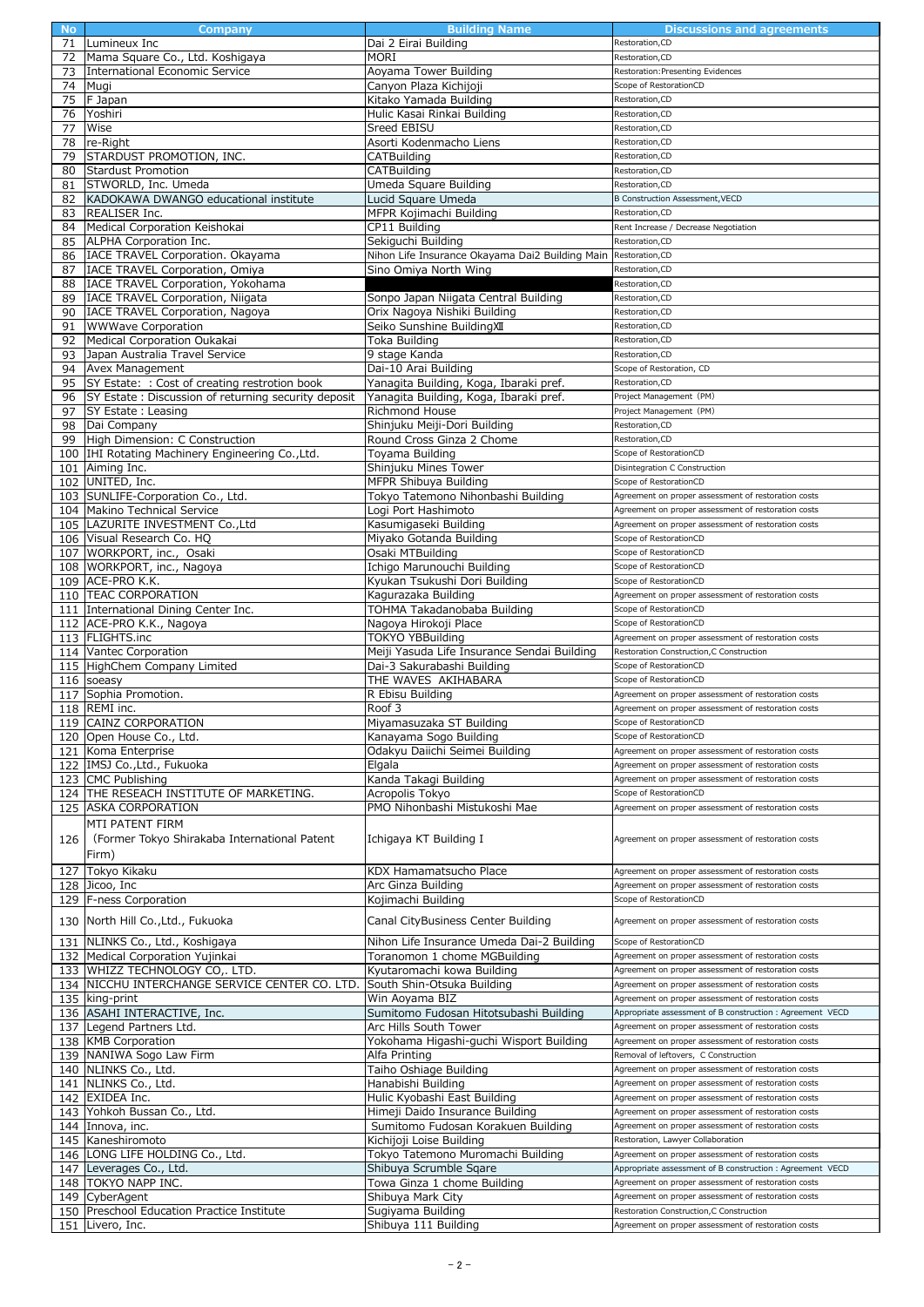| <b>No</b> | Company                                    | <b>Building Name</b>                                                                              | Discussions and agreements                                                                            |
|-----------|--------------------------------------------|---------------------------------------------------------------------------------------------------|-------------------------------------------------------------------------------------------------------|
|           | 152 Livero, Inc.                           | Dai-27 Building                                                                                   | Agreement on proper assessment of restoration costs                                                   |
|           | 153 UniFa K.K.                             |                                                                                                   | Agreement on proper assessment of restoration costs                                                   |
|           |                                            | Maruko Center Building                                                                            |                                                                                                       |
|           | 154 UniFa K.K.                             | Kivaku Building                                                                                   | Agreement on proper assessment of restoration costs                                                   |
|           | 155 Adventure Divas Ltd.                   | Sun Heights Higashi Jujo                                                                          | Agreement on proper assessment of restoration costs                                                   |
|           | 156 Claude JAPAN Co. Ltd.                  | WISE NEXT Shin-Yokohama                                                                           | Agreement on proper assessment of restoration costs                                                   |
|           |                                            |                                                                                                   | Agreement on proper assessment of restoration costs, Restoration                                      |
|           | 157 GF Tax Accountant Corporation          | Toranomon SE Building                                                                             | Construction, C Construction                                                                          |
|           |                                            |                                                                                                   | Agreement on proper assessment of restoration costs, C                                                |
|           | 158 SEKIGUCHI co., LTD.                    | Rakutenchi Building                                                                               | Construction                                                                                          |
|           |                                            |                                                                                                   | Agreement on proper assessment of restoration costs, Restoration                                      |
| 159       | Konoha                                     | Dai-1 Shimoya Building                                                                            | Construction                                                                                          |
|           | 160 Marutaka Pulse Co., Ltd.               | Dai-1 Shimoya Building                                                                            | <b>Restoration Construction</b>                                                                       |
|           | 161 HENSHIKO JAPAN, CO., LTD.              | Dai-2 Toranomon Building                                                                          | Agreement on proper assessment of restoration costs                                                   |
|           |                                            |                                                                                                   |                                                                                                       |
|           | 162 NLINKS Co., Ltd.                       | Shiina Building                                                                                   | Security Deposit Rufund Case<br>Appropriate Assessment or move-in B Construction : Agreement          |
|           | 163 Cygames                                | Osaka Fukoku Life Insurance Building                                                              |                                                                                                       |
|           | 164 Indivalue                              | Sumitomo Shiba Koen Building                                                                      | <u>XGFeement on proper assessment or restoration costs.</u>                                           |
|           | 165 Scala, Inc.                            | Shibuya Hikarie                                                                                   | Appropriate Assessment of Move-in B Construction : Agreement                                          |
|           | 166 Scala, Inc.                            | Ebisu Prime Sqare Tower                                                                           | Agreement on proper assessment of restoration costs                                                   |
|           |                                            |                                                                                                   |                                                                                                       |
|           | 167 Nankai Tsusho Co., Ltd.                | Ueda Ion                                                                                          | Restoration Construction, C Construction Conversion                                                   |
|           | 168 HELLONET.INC                           | Shibuya Park Plaza                                                                                | Agreement on proper assessment of restoration costs                                                   |
|           | 169 HELLONET.INC                           | VERDE VISTA Shinjuku-Gyoen                                                                        | Agreement on proper assessment of restoration costs                                                   |
|           | 170 HELLONET.INC                           | Dai-35 Arai Building                                                                              | Agreement on proper assessment of restoration costs                                                   |
|           | 171 SUGIKO CO., LTD.                       | Hakata Urban Square                                                                               | Agreement on proper assessment of restoration costs                                                   |
|           |                                            |                                                                                                   |                                                                                                       |
|           | 172 SUGIKO CO., LTD.                       | Asahi Life Insurance Funabashi Minatocho Building                                                 | Agreement on proper assessment of restoration costs                                                   |
|           | 173 Tsuruta Tax accountant corporation     | Global Gate                                                                                       | <b>VECD</b><br>Appropriate assessment of B construction: Agreement                                    |
|           | 174 LIXIL Housing Research Institute, Ltd. | Kinshicho Prime Tower                                                                             | Agreement on proper assessment of restoration costs                                                   |
|           | 175 CyberBuzz, Inc.                        | Shibuya Infoss Tower                                                                              | Appropriate assessment of B construction : Agreement VECD                                             |
|           | 176 Kamode                                 | Kyodo Building                                                                                    | Agreement on proper assessment of restoration costs                                                   |
|           |                                            |                                                                                                   | Agreement on proper assessment or restoration costs.                                                  |
| 177       | Matsui Shokai Co., LTD.                    | Urban Shinbashi Building                                                                          | £ਉਇ੬ਿੰਸੀ€ਿੰਦਿੰਗ proper assessment or restoration costs. ੮                                             |
|           | 178 Seesaa Inc.                            | A-PLACE Shibuya Konno                                                                             | Construction                                                                                          |
|           | 179 MarkLines Co., Ltd.                    | Sanno Park Tower                                                                                  | Appropriate assessment of B construction : Agreement                                                  |
|           | 180 MarkLines Co., Ltd.                    | Aoyama Tower Place                                                                                | Agreement on proper assessment of restoration costs                                                   |
|           | 181 CYND Co., Ltd.                         | Office T&U                                                                                        | Agreement on proper assessment of restoration costs                                                   |
|           | 182   LAZURITE INVESTMENT Co., Ltd         | Kasumigaseki Building                                                                             | Appropriate assessment of B construction : Agreement VECD                                             |
|           |                                            |                                                                                                   |                                                                                                       |
|           | 183 Leverages Co., Ltd.                    | Diagate Ikebukuro                                                                                 | Appropriate assessment of B construction : Agreement VECD                                             |
| 184 IBC   |                                            | Kawasaki-ekimae Tower Repark                                                                      | Agreement on proper assessment of restoration costs                                                   |
|           | 185 ASMARQ Co., Ltd.                       | Alive Mitake                                                                                      | Agreement on proper assessment of restoration costs                                                   |
|           | 186 Interwork                              | Pachific Marks Akasakamitsuke                                                                     | Agreement on proper assessment of restoration costs                                                   |
|           | 187 SIGNAL HOLDINGS CO., LTD.              | EDGE Shinsaibashi                                                                                 | Agreement on proper assessment of restoration costs                                                   |
|           |                                            |                                                                                                   | Agreement on proper assessment of restoration costs                                                   |
|           | 188 soluna Co., Ltd.                       | Roppongi Hills North Tower                                                                        |                                                                                                       |
|           | 189 VALUEDESIGN INC.                       | <b>CCIC Building</b>                                                                              | Agreement on proper assessment of restoration costs<br>kgreennent om proper assessment om restoration |
|           | 190 Aiming Inc.                            | Shinjuku Mines Tower                                                                              |                                                                                                       |
|           | 191 ACOM CO., LTD.                         | Marunouchi Mitsubushi 1 Gokan                                                                     | Appropriate Assessment of Restoration                                                                 |
| 192       | ACOM CO., LTD.                             | 6 bldgs in Tokyo                                                                                  | Consultation on Rent Renewal Fee Appropriate Assessment                                               |
|           | 193 YAMADA HOMES Co., LTD.                 | KDX Higashi-Shinagawa Building                                                                    | Agreement on proper assessment of restoration costs                                                   |
|           | 194 EST corporation. Ltd.                  | Kudan First Place                                                                                 | Partial Restoration: Move-out without Restoration, Sustainable                                        |
|           | 195 Capital Legal Solutions LLC            | Unizo Uchikanda Building                                                                          | Agreement on proper assessment of restoration costs                                                   |
|           |                                            |                                                                                                   |                                                                                                       |
|           | 196 WINLIGHT Co., Ltd.                     | Daiwa Nishi-Shimbashi Building                                                                    | Agreement on proper assessment of restoration costs                                                   |
|           | 197 toyoflex group                         | Daiwa Nishi-Shimbashi Building                                                                    | Agreement on proper assessment of restoration costs                                                   |
|           | 198 cocone                                 | Certain Building in Sendai                                                                        | Agreement on proper assessment of restoration costs                                                   |
|           | 199 Aprecio Hachioji                       | Azeria Hills                                                                                      | Winning Case for Security Deposit Return                                                              |
|           | 200 AIC Debt Collection                    | Kodera Plaza Building                                                                             | Winning Case for Security Deposit Return                                                              |
|           | 201 O Company                              | Nakano Nbuilding in Nakano-ku                                                                     | Agreement on proper assessment of restoration costs                                                   |
|           |                                            |                                                                                                   |                                                                                                       |
|           | 202 Kayama Law Firm                        | Matsumoto Building                                                                                | Agreement on proper assessment of restoration costs                                                   |
|           | 203 Marutake Sogyo (SWANY Corporation)     | Tatsuno Nishi-Tenman Building                                                                     | Agreement on proper assessment of restoration costs                                                   |
|           | 204 Central Tanshi FX Co., Ltd.            | Tobu Department Store                                                                             | Agreement on proper assessment of restoration costs                                                   |
|           | 205 CRECHER Co. Ltd                        | Sumitomo Fudosan Twin Building West                                                               | Agreement on proper assessment of restoration costs                                                   |
|           | 206 BlueMeme Inc.                          | Shinsakae Miyamasuzaka Building                                                                   | Agreement on proper assessment of restoration costs                                                   |
|           | 207 REJOB Co., Ltd.                        | Seafort Square Center Building                                                                    | Agreement on proper assessment of restoration costs                                                   |
|           | 208 OTSUKA SHOE Co., Ltd.                  | Ropponngi Engyo Building                                                                          | Agreement on proper assessment of restoration costs                                                   |
|           | 209 <b>NDD</b> Corporation                 |                                                                                                   | Agreement on proper assessment of restoration costs                                                   |
|           |                                            | Engyo Building                                                                                    |                                                                                                       |
|           | 210 Harmony Green Co., Ltd.                | Midosuji Honmachi Building                                                                        | Agreement on proper assessment of restoration costs                                                   |
|           | 211 WORKPORT, inc.                         | Wistaria Higashi Gotanda Building                                                                 | Agreement on proper assessment of restoration costs                                                   |
|           | 212 Leverages Co., Ltd.                    | Diagate Ikebukuro                                                                                 | Agreement on proper assessment of restoration costs                                                   |
|           | 213 All Forward Solution                   | <b>NID Building</b>                                                                               | Agreement on proper assessment of restoration costs                                                   |
|           | 214 Kennedy Willson Japan                  | Toranomon Mitsui Building                                                                         | Agreement on proper assessment of restoration costs                                                   |
|           | 215 Kayama Law Office                      | Tatsuo Nishi-Tenman Building                                                                      | Agreement on proper assessment of restoration costs                                                   |
|           |                                            |                                                                                                   |                                                                                                       |
|           | 216 VICTOR GROUP                           | Toranomon Mitsui Building                                                                         | Agreement on proper assessment of restoration costs                                                   |
|           | 217 Aidma Holdings                         | KDX Ikebukuro Building                                                                            | Agreement on proper assessment of restoration costs                                                   |
|           | 218 Aidma Holdings                         | Kiureikon Building                                                                                | Agreement on proper assessment of restoration costs                                                   |
| 219 INE   |                                            | Sendai Oginomachi Building                                                                        | Agreement on proper assessment of restoration costs                                                   |
|           | 220 Prime Exceed                           | Certain Building in Tokyo                                                                         | Agreement on proper assessment of restoration costs                                                   |
|           | 221 GOODLIFE Co.                           | Shibuya Daiichi Life Insurance Building                                                           | Agreement on proper assessment of restoration costs                                                   |
|           | 222 Jes Corporation                        | Yokohama Kusunokicho Building                                                                     |                                                                                                       |
|           |                                            |                                                                                                   | Agreement on proper assessment of restoration costs                                                   |
|           | 223 Jiransoft Japan, INC.                  | <b>MATSUDABuilding</b>                                                                            | Agreement on proper assessment of restoration costs                                                   |
|           | 224 SOCS JAPAN                             | Arcakit                                                                                           | Agreement on proper assessment of restoration costs                                                   |
|           | 225 Nesale Plan Co., Ltd.                  | Ofune K Building                                                                                  | Agreement on proper assessment of restoration costs                                                   |
|           | 226 Net Asia Co., Ltd.                     | Shinkawa Ohara Building                                                                           | Agreement on proper assessment of restoration costs                                                   |
|           | 227 Rock Bound Corporation                 | Certain Building, Tenjin, Fukuoka                                                                 | Appropriate Assessment of Asset Retirement Obligations                                                |
|           | 228 RealNetworks, Inc.                     | Shinjuku Eastside Square 10th. Floor                                                              | Move-out without RestorationSustainable                                                               |
|           |                                            |                                                                                                   |                                                                                                       |
|           | 229 Turner Japan                           | Shimbashi Enbujo Building                                                                         | Agreement on proper assessment of restoration costs                                                   |
| 230 CNN   |                                            | Shimbashi Enbujo Building                                                                         | Agreement on proper assessment of restoration costs                                                   |
|           | 231 Turner Japan                           | Chiyoda Building                                                                                  | Appropriate Assessment of Asset Retirement Obligations                                                |
|           | 232 Turner Japan                           | Chiyoda Building                                                                                  | Appropriate assessment of B construction : Agreement VECD                                             |
|           | 233 BBC(British Broadcasting Corporation)  | Certain TV Boradcasting Building in Minato-ku Agreement on proper assessment of restoration costs |                                                                                                       |
|           |                                            |                                                                                                   | Agreed on the amount of restoration burden CD                                                         |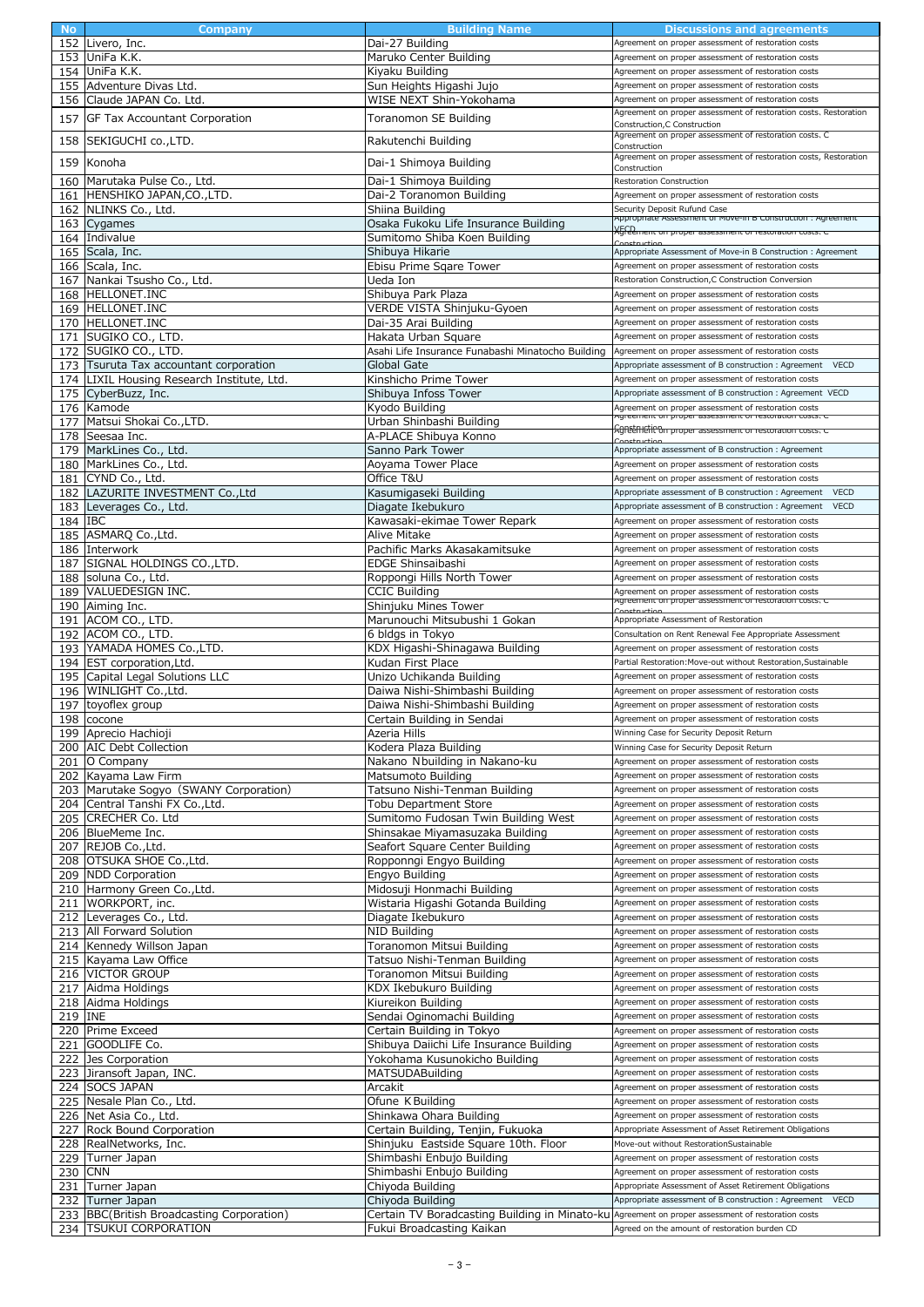|         | Company                                              | <b>Building Name</b>                                                                                | Discussions and agreements                                                                                                                 |
|---------|------------------------------------------------------|-----------------------------------------------------------------------------------------------------|--------------------------------------------------------------------------------------------------------------------------------------------|
|         | 235 TSUKUI CORPORATION                               | Certain Building in Kohoku-ku, Yokohama                                                             | Agreement on proper assessment of restoration costs                                                                                        |
|         | 236 Donuts Co. Ltd.                                  | Tokyu Dogenzaka Building in Shibuya-ku                                                              | Appropriate assessment of B construction : Agreement VECD                                                                                  |
|         | 237 Kanto Kasei.                                     | Marunouchi MT Building                                                                              | Appropriate Assessment of Asset Retirement Obligations                                                                                     |
|         | 238 Karashiya Kasai                                  | Certain Building in Edogawa-ku                                                                      | Agreement on proper assessment of restoration costs                                                                                        |
|         |                                                      |                                                                                                     |                                                                                                                                            |
|         | 239 EST corporation, Ltd.                            | Kudan First Place                                                                                   | Agreement on proper assessment of restoration costs                                                                                        |
| 240     | ZIGExN Co., Ltd. / APPLE WORLD INC.                  | Metropolitan Plaza                                                                                  | Agreement on proper assessment of restoration costs                                                                                        |
| 241     | Cho Ki PUB "AKI"                                     | Seiza Building                                                                                      | Agreement on proper assessment of restoration costs                                                                                        |
| 242     | Novel Approach Co., Ltd.                             | Grand Front Osaka TowerB                                                                            | Agreement on proper assessment of restoration costs                                                                                        |
|         | 243 OfficeNet Co., Ltd.                              | Shinjuku MATSUDA.BLD                                                                                | Agreement on proper assessment of restoration costs                                                                                        |
|         | 244 WINLIGHT Co., Ltd.                               | Daiwa Nishi-Shimbashi Building                                                                      | Agreement on proper assessment of restoration costs                                                                                        |
|         | 245 WINLIGHT Co., Ltd.                               | Sumitomo Akihabara Building                                                                         | Agreement on proper assessment of restoration costs                                                                                        |
|         | 246 Jdirect, Inc.                                    | P M O Higashi-Shimbashi                                                                             | Agreement on proper assessment of restoration costs                                                                                        |
|         | 247 J.SECURITY                                       | P M O Higashi-Shimbashi                                                                             | Agreement on proper assessment of restoration costs                                                                                        |
|         |                                                      |                                                                                                     |                                                                                                                                            |
| 248 IBC |                                                      | Kawasaki-ekimae Tower Repark 2F Beauty Sa Appropriate assessment of B construction : Agreement VECD |                                                                                                                                            |
|         | 249 Raddish Boya                                     | Tokyo Opera City Building 16F                                                                       | Agreement on proper assessment of restoration costs                                                                                        |
|         | 250 YAMADA HOMES Co., Ltd                            | KDX Higashi-Shinagawa Building                                                                      | Agreement on proper assessment of restoration costs                                                                                        |
|         | 251 Oki Total Law Office                             | Akasaka Arc Hills Mori Arc Building                                                                 | Agreement on proper assessment of restoration costs                                                                                        |
|         | 252 Primal Corp.                                     | Shiroyama Trust Tower                                                                               | Agreement on proper assessment of restoration costs                                                                                        |
|         | 253 Central Tanshi FX Co., Ltd.                      | Sumitomo Fudosan Mita Twin Building West                                                            | Agreement on proper assessment of restoration costs                                                                                        |
|         | 254 ReUse Partners                                   | Sumitomo Fudosan Mita Twin Building                                                                 | Agreement on proper assessment of restoration costs                                                                                        |
|         | 255 Mrock inc.                                       | Tokyo Opera City Tower                                                                              | Agreement on proper assessment of restoration costs                                                                                        |
|         | 256 Arrow8 inc.                                      | Tokyo Opera City Tower                                                                              | Agreement on proper assessment of restoration costs                                                                                        |
|         |                                                      |                                                                                                     |                                                                                                                                            |
|         | 257 Kyoritsu Kantei                                  | Takanawa OS Building                                                                                | Agreement on proper assessment of restoration costs                                                                                        |
|         | 258 CRECHER Co. Ltd                                  | Shin-ei Miyamasuzaka Building                                                                       | Agreement on proper assessment of restoration costs                                                                                        |
|         | 259 Japan Maritime Daily Co., Ltd.                   | Kotsu Building                                                                                      | Agreement on proper assessment of restoration costs                                                                                        |
|         | 260 OTSUKA SHOE Co., Ltd.                            | Engyo Building                                                                                      | Agreement on proper assessment of restoration costs                                                                                        |
|         | 261 REJOB Co., Ltd.                                  | <b>HUNDRED CIRCUS East Tower</b>                                                                    | Agreement on proper assessment of restoration costs                                                                                        |
|         | 262 Vector Cuatro Japan                              | Shinjuku Hanazono MJ Building                                                                       | Agreement on proper assessment of restoration costs                                                                                        |
| 263 IBC |                                                      | Kawasaki-ekimae Tower Repark 2F Beauty Salon                                                        | Agreement on proper assessment of restoration costs                                                                                        |
|         | 264 Tokyo Ad Agent Inc.                              | Ginza Swallow Building                                                                              | Agreement on proper assessment of restoration costs                                                                                        |
|         | 265 Takeba Accounting Office                         | KDX Shin-Yokohama Building                                                                          | Agreement on proper assessment of restoration costs                                                                                        |
|         | 266 BlueMeme Inc.                                    | Seafort Square                                                                                      | Agreement on proper assessment of restoration costs                                                                                        |
|         |                                                      |                                                                                                     |                                                                                                                                            |
| 267     | BlueMeme Inc.                                        | Nishikimachi Trad Square                                                                            | Agreement on proper assessment of restoration costs                                                                                        |
|         | 268 Vogaro inc.                                      | Aoyama Esaki Building                                                                               | Agreement on proper assessment of restoration costs                                                                                        |
|         | 269 Vogaro inc.                                      | ORIX Koraibashi Building                                                                            | Agreement on proper assessment of restoration costs                                                                                        |
|         | 270 LIXIL Corporation                                | Shin-Kasumigaseki Building                                                                          | Agreement on proper assessment of restoration costs                                                                                        |
|         | 271 LIXIL Corporation                                | Abeno Harukas                                                                                       | Agreement on proper assessment of restoration costs                                                                                        |
|         | 272 REGULUS                                          | Heibunsha Building                                                                                  | Agreement on proper assessment of restoration costs                                                                                        |
|         | 273 Asia Commerce Limited.                           | KSS Gotanda Building                                                                                | Agreement on proper assessment of restoration costs                                                                                        |
|         | 274 IBSystem Co., Ltd.                               | Certain Building in Nishi-Shinjuku                                                                  | Agreement on proper assessment of restoration costs                                                                                        |
|         |                                                      |                                                                                                     |                                                                                                                                            |
|         | 275 Kubota Rie (Beauty Salon)                        | Sano Able Shop 1F                                                                                   | Security Deposit Return Case: Lawyer Collaboration                                                                                         |
|         | 276 Brio Commerce                                    | Hiranomachi Yasui Building in Osaka                                                                 | Agreement on proper assessment of restoration costs                                                                                        |
| 277     | Koyo Korabo                                          | AirB&B House in Hiroo                                                                               | Agreement on proper assessment of restoration costs                                                                                        |
|         | 278 Hoken Minaoshi Honpo                             | Shibuya, Ikebukuro, other locations                                                                 | Agreement on proper assessment of restoration costs                                                                                        |
|         | 279 Hoken Minaoshi Honpo                             | Shibuya, Ikebukuro, other locations                                                                 | Agreement on proper assessment of restoration costs                                                                                        |
|         | 280 Marutake Sogyo                                   | Tobu Department Store                                                                               | Agreement on proper assessment of restoration costs                                                                                        |
|         | 281 PILZ JAPAN                                       | Shin-marunouchi Center Building                                                                     | Agreement on proper assessment of restoration costs                                                                                        |
| 282     | Senken Shimbun Company                               | Shin-Fujita Building                                                                                | Agreement on proper assessment of restoration costs                                                                                        |
|         | 283 Accross Business Solutions / Sonderhoff & Einsel | Shin-marunouchi Center Building                                                                     | Agreement on proper assessment of restoration costs                                                                                        |
|         |                                                      |                                                                                                     |                                                                                                                                            |
|         |                                                      |                                                                                                     |                                                                                                                                            |
|         | 284 AIM Consulting                                   | Kamiyacho Building                                                                                  | Agreement on proper assessment of restoration costs                                                                                        |
|         | 285 AIM Consulting                                   | Mori Arc Building                                                                                   | Agreement on proper assessment of restoration costs                                                                                        |
|         | 286 NIHON RIKA SEISHI CO., LTD.                      | Kodenmacho Shin-Nihonbashi Building                                                                 | Agreement on proper assessment of restoration costs                                                                                        |
|         | 287 SANWA SHIKO Co., Ltd.                            | Kodenmacho Shin-Nihonbashi Building                                                                 | Agreement on proper assessment of restoration costs                                                                                        |
|         | 288 Fuji Futures                                     | Sumitomo Fudosan Kayabacho Building                                                                 | Agreement on proper assessment of restoration costs                                                                                        |
|         | 289 Relife Corporation / Rei Project                 | Grand Front Osaka                                                                                   | Agreement on proper assessment of restoration costs                                                                                        |
| 290     | Redhorse corporation                                 | Toyosu Foresia                                                                                      | Rent assessment                                                                                                                            |
| 291     | Redhorse corporation                                 | Kojimachi Koyo Building                                                                             | Agreement on proper assessment of restoration costs                                                                                        |
| 292     | Redhorse corporation                                 | Certain Building in Omiya                                                                           | Agreement on proper assessment of restoration costs                                                                                        |
|         |                                                      | Alive Mitake                                                                                        | Agreement on proper assessment of restoration costs                                                                                        |
|         | 293 ASMARQ Co., Ltd.                                 | <b>CCIC Building</b>                                                                                | Agreement on proper assessment of restoration costs                                                                                        |
|         | 294 VALUEDESIGN INC.                                 |                                                                                                     |                                                                                                                                            |
|         | 295 Shimousa, Mister Donut, Lalaport Kashiwa no Ha   | Lalaport Kashiwa no Ha                                                                              | Agreement on proper assessment of restoration costs                                                                                        |
|         | 296 ALBERT Inc.                                      | Shinjuku Nomura Building                                                                            | Agreement on proper assessment of restoration costs                                                                                        |
| 297     | Japan communication system Co., Ltd.                 | Stadium Place Aovama                                                                                | Agreement on proper assessment of restoration costs                                                                                        |
|         | 298 soluna Co., Ltd.                                 | Roppongi Hills Tower                                                                                | Agreement on proper assessment of restoration costs                                                                                        |
|         | 299 SIGNAL HOLDINGS CO., LTD.                        | EDGE Shinsaibashi                                                                                   | Agreement on proper assessment of restoration costs                                                                                        |
|         | 300   MELIFE Co., LTD. / SINANEN HOLDINGS CO., LTD.  | Olinas Tower                                                                                        | Agreement on proper assessment of restoration costs                                                                                        |
| 301     | Interwork                                            | Pacific Marks Akasaka-Mitsuke                                                                       | Agreement on proper assessment of restoration costs                                                                                        |
| 302     | LAZURITE INVESTMENT Co., Ltd                         | Nogizaka Park Front Building                                                                        | Agreement on proper assessment of restoration costs                                                                                        |
|         | 303   LAZURITE INVESTMENT Co., Ltd                   | Nogizaka Park Front Building                                                                        | Restoration Construction, C Construction                                                                                                   |
|         | 304   LAZURITE INVESTMENT Co., Ltd                   | Nogizaka Park Front Building                                                                        | Supervision                                                                                                                                |
|         | 305 YOSHIKAWA Method                                 | Green Oak Takanawadai                                                                               | Agreement on proper assessment of restoration costs                                                                                        |
|         |                                                      |                                                                                                     | Agreement on proper assessment of restoration costs                                                                                        |
|         | 306 Leverages Co., Ltd.                              | Shibuya Hikarie 17th floor                                                                          |                                                                                                                                            |
| 307     | Leverages Co., Ltd.                                  | Shibuya Hikarie 18th floor                                                                          | Agreement on proper assessment of restoration costs                                                                                        |
|         | 308 AKIYA Project                                    | Geihinkan, Yokosuka, Kanagawa Pref.                                                                 | Estimate: Building Survey                                                                                                                  |
|         | 309 REMBRANDT Hotel                                  | Atsugi: Office                                                                                      | Agreement on proper assessment of restoration costs                                                                                        |
|         | 310 REMBRANDT Hotel                                  | Atsugi: Hotel Yokohama                                                                              | Agreement on proper assessment of restoration costs                                                                                        |
| 311     | <b>REMBRANDT Hotel</b>                               | Atsugi : Hotel Nakamachi                                                                            | Agreement on proper assessment of restoration costs                                                                                        |
| 312     | Aomori Bank                                          | Sendai Branch                                                                                       | Agreement on proper assessment of restoration costs                                                                                        |
|         | 313 Seibu Shinkin Bank                               | Harajuku Branch                                                                                     | Appropriate Assessment of Asset Retirement Obligations                                                                                     |
|         | 314 Seibu Shinkin Bank                               | Sendagaya Branch                                                                                    | Appropriate Assessment of Asset Retirement Obligations                                                                                     |
|         |                                                      |                                                                                                     | Agreement on proper assessment of restoration costs                                                                                        |
|         | 315 FamilyMart                                       | Hibarigaoka Shop, Kaneko Building                                                                   |                                                                                                                                            |
|         | 316 O Company                                        | HUNDRED CIRCUSEast Tower                                                                            | Agreement on proper assessment of restoration costs                                                                                        |
| 317     | CJ Japan Corp.                                       | Nishi-Shimbashi Branch CJ Building                                                                  | <b>VECD</b><br>Appropriate assessment of B construction: Agreement                                                                         |
|         | 318 CyberAgent<br>319 CyberAgent                     | First Place<br>Prime Plaza                                                                          | Appropriate assessment of B construction : Agreement<br><b>VECD</b><br>Appropriate assessment of B construction : Agreement<br><b>VECD</b> |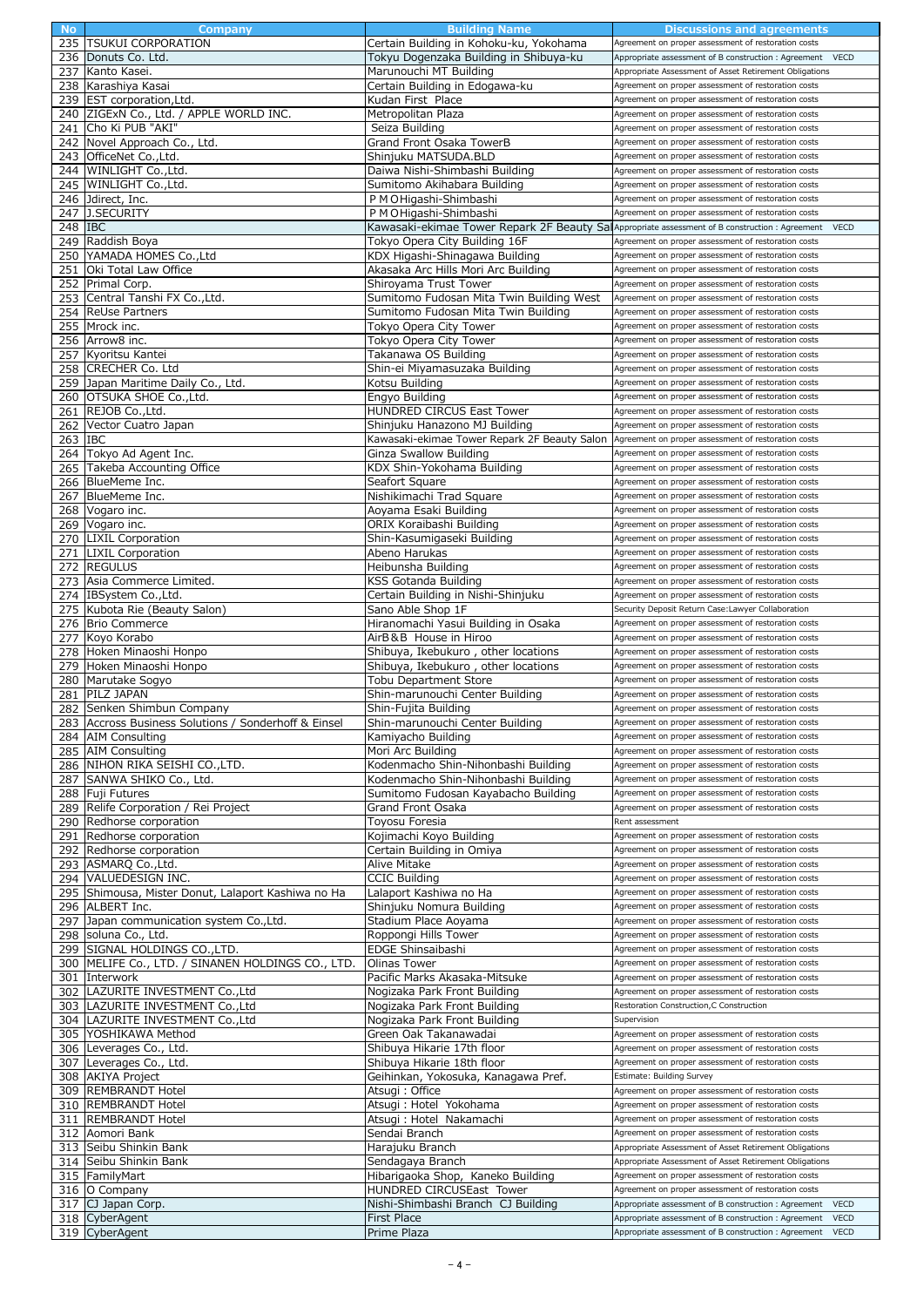| <b>No</b>  | Company                                 | <b>Building Name</b>                                             | Discussions and agreements                                                                                                                    |
|------------|-----------------------------------------|------------------------------------------------------------------|-----------------------------------------------------------------------------------------------------------------------------------------------|
| 320        | CyberAgent                              | Ichigo Shibuya Building                                          | Scope of Restoration: Special Wear and Tear, Price Negotiation:<br>Comparison of neighboring buildings                                        |
| 321        | CyberAgent                              | G Square                                                         | Scope of Restoration: Special Wear and Tear, Price Negotiation:<br>Comparison of neighboring buildings                                        |
| 322        | CyberAgent                              | Udagawacho AmebaTower                                            | Appropriate assessment of B construction: Agreement<br><b>VECD</b>                                                                            |
|            | 323 CyberAgent                          | Shibuya Scrumble Square                                          | <b>VECD</b><br>Appropriate assessment of B construction: Agreement                                                                            |
|            | 324 CyberAgent                          | Shibuya Mark City                                                | Scope of Restoration: Special Wear and Tear, Price Negotiation:<br>Comparison of neighboring buildings                                        |
| 325        | CyberAgent                              | Harajuku Ash                                                     | Scope of Restoration: Special Wear and Tear, Price Negotiation:<br>Comparison of neighboring buildings                                        |
| 326<br>327 | North Hill Co., Ltd.<br>Miura Mina      | Ogicho Park Building, Kita-ku, Osaka<br>Shuttle TH 12 in Sapporo | Agreement on proper assessment of restoration costs<br>Lawsuit for Security Deposit Return, Settled before conflict                           |
| 328        | <b>AGMS Corporation</b>                 | Mita Kokusai Building                                            | Agreement on proper assessment of restoration costs                                                                                           |
| 329        | Asia Commerce Limited.                  | KSS Gotanda Building                                             | Scope of Restoration: Special Wear and Tear, Price Negotiation:<br>Comparison of neighboring buildings                                        |
| 330        | GOODLIFE Co.                            | Shibuya Dai Ichi Life Insurance Building                         | Scope of Restoration: Special Wear and Tear, Price Negotiation:<br>Comparison of neighboring buildings                                        |
| 331        | Passione                                | Foreo Hakata                                                     | Scope of Restoration: Special Wear and Tear, Price Negotiation:<br>Comparison of neighboring buildings                                        |
| 332        | JASMINE ARTQ ORGANICS                   | Tanaka Chiyo Academy National Clothing Hal                       | Scope of Restoration: Special Wear and Tear, Price Negotiation:<br>Comparison of neighboring buildings                                        |
| 333        | Jenband Japan                           | Shiroyama Trust Tower                                            | Scope of Restoration: Handled with special wear                                                                                               |
| 334        | Salon de SHUP                           | Nishi-Shinjuku Building                                          | Scope of Restoration: Special Wear and Tear, Price Negotiation:<br>Comparison of neighboring buildings                                        |
| 335        | yobikodo                                | KS·HOYOBuilding                                                  | Scope of Restoration: Special Wear and Tear, Price Negotiation:<br>Comparison of neighboring buildings                                        |
| 336        | kaikyo group .co.                       | Kawagoe Store                                                    | Scope of Restoration: Special Wear and Tear, Price Negotiation:<br>Comparison of neighboring buildings                                        |
| 337        | kaikyo group .co.                       | Urawa Store                                                      | Scope of Restoration: Special Wear and Tear, Price Negotiation:<br>Comparison of neighboring buildings                                        |
| 338        | Tokyo Financial Exchange                | Mitsubishi Ichiban-kan Park Building                             | Scope of Restoration: Special Wear and Tear, Price Negotiation:<br>Comparison of neighboring buildings                                        |
| 339        | New Life Original                       | Goto Building                                                    | Scope of Restoration: Special Wear and Tear, Price Negotiation:<br>Comparison of neighboring buildings                                        |
| 340        | <b>MICHI</b>                            | Major Shopping mall in Okayama                                   | Partial Restoration: Move-out without Restoration, Sustainable                                                                                |
| 341        | Friends Provident International Limited | Marunouchi Trust Tower Main Building                             | Scope of Restoration: Special Wear and Tear, Price Negotiation:<br>Comparison of neighboring buildings                                        |
| 342        | Prime Exceed                            | Le Soleile                                                       | Scope of Restoration: Special Wear and Tear, Price Negotiation:<br>Comparison of neighboring buildings                                        |
| 343        | WORKPORT, inc.                          | Imon Kawaramachi Dai-2 Building                                  | Price Negotiation: Comparison of neighboring buildings                                                                                        |
| 344        | WORKPORT, inc.                          | Urban Nex Awajimachi-cho Building                                | Price Negotiation: Comparison of neighboring buildings                                                                                        |
| 345        | Medical Corporation Fukujikai           | Shinsaibashi Daiwa Building                                      | Scope of Restoration: Special Wear and Tear, Price Negotiation:<br>Comparison of neighboring buildings                                        |
| 346        | Freerun Ltd.                            | Verdi Yokohama                                                   | Scope of Restoration: Special Wear and Tear, Price Negotiation:<br>Comparison of neighboring buildings                                        |
| 347        | GOODLIFE Co.                            | Shibuya Dai Ichi Life Insurance Building                         | Scope of Restoration: Special Wear and Tear, Price Negotiation:<br>Comparison of neighboring buildings                                        |
| 348        | DAITO GIKEN, INC.                       | Kanda Tokuriki Building                                          | Scope of Restoration: Special Wear and Tear, Price Negotiation:<br>Comparison of neighboring buildings                                        |
| 349        | DAITO GIKEN, INC.                       | Tokyo Square Garden                                              | Scope of Restoration: Special Wear and Tear, Price Negotiation:<br>Comparison of neighboring buildings                                        |
| 350        | AIR WORLDWIDE                           | Otemachi Nomura Building                                         | Scope of Restoration: Special Wear and Tear, Price Negotiation:<br>Comparison of neighboring buildings                                        |
| 351        | KOBE LEATHER CLOTH CO., LTD             | Shibuya Place                                                    | Scope of Restoration: Special Wear and Tear, Price Negotiation:<br>Comparison of neighboring buildings                                        |
| 352        | Medium Co, Ltd.                         | Sky Esta Nishi-waseda                                            | Scope of Restoration: Special Wear and Tear, Price Negotiation:                                                                               |
| 353        | Try Plus Yono School                    | Yono Sankyo Building                                             | Comparison of neighboring buildings<br>Scope of Restoration: Special Wear and Tear, Price Negotiation:                                        |
| 354        | familyforum                             | Kanai Building                                                   | Comparison of neighboring buildings<br>Scope of Restoration: Special Wear and Tear, Price Negotiation:                                        |
| 355        | <b>GREENWAYS</b>                        | AS ONEHigashi-Ikebukuro Building                                 | Comparison of neighboring buildings<br>Scope of Restoration: Special Wear and Tear, Price Negotiation:<br>Comparison of neighboring buildings |
| 356        | PRESIDENT Akasakatameikesano Law Office | Akasaka Building                                                 | Scope of Restoration: Special Wear and Tear, Price Negotiation:<br>Comparison of neighboring buildings                                        |
| 357        | Nagano Broadcasting Systems, Inc.       | Shimbashi Ai Mark Building                                       | Scope of Restoration: Special Wear and Tear, Price Negotiation:<br>Comparison of neighboring buildings                                        |
| 358        | Maki Corporation LTD.                   | <b>KSK Annex</b>                                                 | Scope of Restoration: Special Wear and Tear, Price Negotiation:<br>Comparison of neighboring buildings                                        |
| 359        | JAPAN CARE BRAIN                        | Dai-20 SY Building                                               | Scope of Restoration: Special Wear and Tear, Price Negotiation:<br>Comparison of neighboring buildings                                        |
| 360        | Basis Corporation (Hiroshima)           | Hiroshima Dai-1 Building                                         | Scope of Restoration: Special Wear and Tear, Price Negotiation:<br>Comparison of neighboring buildings                                        |
| 361        | Basis Corporation (Fukuoka)             | Hakata DX Building                                               | Scope of Restoration: Special Wear and Tear, Price Negotiation:<br>Comparison of neighboring buildings                                        |
| 362        | Basis Corporation (Sendai)              | MB Odakyu Building                                               | Scope of Restoration: Special Wear and Tear, Price Negotiation:<br>Comparison of neighboring buildings                                        |
| 363        | Basis Corporation (Nagoya)              | Meieki Sakura Building                                           | Scope of Restoration: Special Wear and Tear, Price Negotiation:<br>Comparison of neighboring buildings                                        |
| 364        | Basis Corporation (Osaka)               | Sakurabashi Nishi Building                                       | Scope of Restoration: Special Wear and Tear, Price Negotiation:<br>Comparison of neighboring buildings                                        |
| 365        | Tsusan                                  | <b>JECBuilding</b>                                               | Scope of Restoration: Special Wear and Tear, Price Negotiation:<br>Comparison of neighboring buildings                                        |
| 366        | C AND P                                 | Shimizu Building                                                 | Scope of Restoration: Special Wear and Tear, Price Negotiation:<br>Comparison of neighboring buildings                                        |
| 367        | <b>REGIMMUNE Corporation</b>            | Kodenbacho Fine Building                                         | Scope of Restoration: Special Wear and Tear, Price Negotiation:<br>Comparison of neighboring buildings                                        |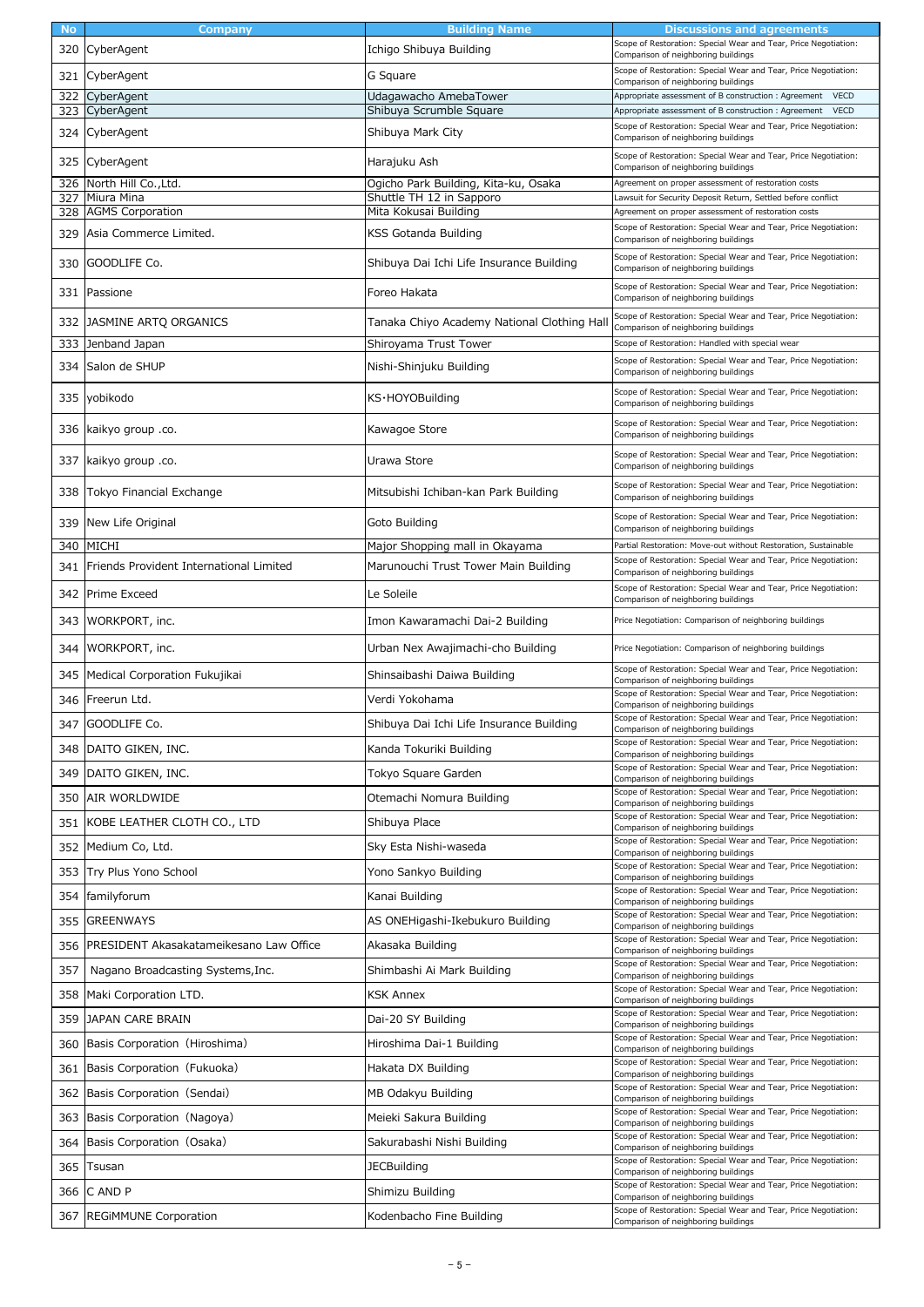| <b>No</b> | Company                                  | <b>Building Name</b>                | Discussions and agreements                                                                                                                                                |
|-----------|------------------------------------------|-------------------------------------|---------------------------------------------------------------------------------------------------------------------------------------------------------------------------|
| 368       | <b>FROM JAPAN Limited</b>                | Kioicho Building                    | Scope of Restoration: Special Wear and Tear, Price Negotiation:<br>Comparison of neighboring buildings                                                                    |
| 369       | Dolce Japan                              | Tokiwa Building                     | Scope of Restoration: Special Wear and Tear, Price Negotiation:<br>Comparison of neighboring buildings                                                                    |
| 370       | GRANDLINE Co., Ltd.                      | Ueno no Mori First Building         | Scope of Restoration: Special Wear and Tear, Price Negotiation:<br>Comparison of neighboring buildings                                                                    |
| 371       | Dalton Capital Japan                     | Tokyo Sankei Building               | Scope of Restoration: Special Wear and Tear, Price Negotiation:<br>Comparison of neighboring buildings                                                                    |
| 372       | H&H                                      | L-MYLORD, Odakyu Shinyurigaoka      | Scope of Restoration: Special Wear and Tear, Price Negotiation:<br>Comparison of neighboring buildings                                                                    |
| 373       | <b>BST</b>                               | Shinjuku San Ei Building            | Scope of Restoration: Special Wear and Tear, Price Negotiation:<br>Comparison of neighboring buildings                                                                    |
| 374       | TxT                                      | Sakae Minami Heiwa Building         | Scope of Restoration: Special Wear and Tear, Price Negotiation:<br>Comparison of neighboring buildings                                                                    |
| 375       | TxT                                      | Nichigin-mae KD Building            | Scope of Restoration: Special Wear and Tear, Price Negotiation:<br>Comparison of neighboring buildings                                                                    |
| 376       | RealNetworks, Inc.                       | Shinjuku East Side Square9kai       | Move-out without Restoration, Partial Restoration, Sustainable                                                                                                            |
| 377       | Rabiton Research Institite               | Shinjuku Sankocho Building          | Scope of Restoration: Special Wear and Tear, Price Negotiation:<br>Comparison of neighboring buildings                                                                    |
| 378       | Rock Bound Corporation                   | Tenjin 121 Building                 | Scope of Restoration: Special Wear and Tear, Price Negotiation:<br>Comparison of neighboring buildings                                                                    |
| 379       | Star Asia Asset Advisors Co., Ltd.       | Makoto Building                     | Scope of Restoration: Special Wear and Tear, Price Negotiation:<br>Comparison of neighboring buildings                                                                    |
| 380       | NISHIO RENT ALL CO.,LTD.                 | Kaneko Building                     | Scope of Restoration: Special Wear and Tear, Price Negotiation:<br>Comparison of neighboring buildings                                                                    |
| 381       | mooi beloep                              | Sakurabashi IM Building             | Scope of Restoration: Special Wear and Tear, Price Negotiation:<br>Comparison of neighboring buildings                                                                    |
| 382       | <b>SANWA</b>                             | WAKITA Fujimura Midosuji Building   | Scope of Restoration: Special Wear and Tear, Price Negotiation:<br>Comparison of neighboring buildings                                                                    |
| 383       | Nihon Unipet                             | Ueno Building                       | Scope of Restoration: Special Wear and Tear, Price Negotiation:<br>Comparison of neighboring buildings                                                                    |
| 384       | ZIGExN Co., Ltd.                         | Shinjuku East Side Square           | Move-out without Restoration, Partial Restoration Sustainable                                                                                                             |
| 385       | Chuo Electric Power Co., Ltd             | Osaka Exchange Building             | Scope of Restoration: Special Wear and Tear, Price Negotiation:<br>Comparison of neighboring buildings                                                                    |
| 386       | <b>FLEXSCHE Corporation</b>              | Oshima Building                     | Scope of Restoration: Special Wear and Tear, Price Negotiation:<br>Comparison of neighboring buildings                                                                    |
| 387       | UNITED, Inc.                             | Umeda Hanshin Dai-1 Building        | Scope of Restoration: Special Wear and Tear, Price Negotiation:<br>Comparison of neighboring buildings                                                                    |
| 388       | HEXADRIVE Inc.                           | Yodoyabashi South Building          | Scope of Restoration: Special Wear and Tear, Price Negotiation:<br>Comparison of neighboring buildings                                                                    |
| 389       | AVICOM JAPAN CO., LTD                    | Telecom Center Building             | Scope of Restoration: Special Wear and Tear, Price Negotiation:<br>Comparison of neighboring buildings                                                                    |
| 390       | Medics                                   | Imperial Hotel Tower                | Scope of Restoration: Special Wear and Tear, Price Negotiation:<br>Comparison of neighboring buildings                                                                    |
| 391       | Tamaru Sangyo                            | Ginza Building                      | Scope of Restoration: Special Wear and Tear, Price Negotiation:<br>Comparison of neighboring buildings                                                                    |
| 392       | skyarch networks inc                     | Toranomon 4 Chome MT Building       | Scope of Restoration: Special Wear and Tear, Price Negotiation:<br>Comparison of neighboring buildings                                                                    |
| 393       | Quant                                    | VORT Hacchobori                     | Scope of Restoration: Special Wear and Tear, Price Negotiation:<br>Comparison of neighboring buildings                                                                    |
| 394       | <b>OFFICE TEN</b>                        | Ikeda Building                      | Scope of Restoration: Special Wear and Tear, Price Negotiation:<br>Comparison of neighboring buildings                                                                    |
|           | 395 by Birth inc.                        | East Shibuya Building               | Scope of Restoration: Special Wear and Tear, Price Negotiation:<br>Comparison of neighboring buildings                                                                    |
| 396       | <b>Nexus Plus</b>                        | Ito Building                        | Scope of Restoration: Special Wear and Tear, Price Negotiation:<br>Comparison of neighboring buildings                                                                    |
| 397       | Voith Turbo                              | Kawasaki Taeko Building             | Scope of Restoration: Special Wear and Tear, Price Negotiation:<br>Comparison of neighboring buildings                                                                    |
| 398       | Paltek Corporation                       | Machida Soko                        | Scope of Restoration: Special Wear and Tear, Price Negotiation:<br>Comparison of neighboring buildings                                                                    |
| 399       | TOYOVENDING CO., LTD.                    | Otemachi First Square West          | Scope of Restoration: Special Wear and Tear, Price Negotiation:<br>Comparison of neighboring buildings                                                                    |
| 400       | Medical Corporation Ouryokukai           | Kozuki Capital West                 | Scope of Restoration: Special Wear and Tear, Price Negotiation:<br>Comparison of neighboring buildings                                                                    |
| 401       | D2AM JAPAN                               | Unizo Yoyogi 1 Chome Building       | Scope of Restoration: Special Wear and Tear, Price Negotiation:<br>Comparison of neighboring buildings                                                                    |
| 402       | Capital Legal Solutions LLC              | Unizo Uchikanda 1 Chome Building    | Scope of Restoration: Special Wear and Tear, Price Negotiation:<br>Comparison of neighboring buildings                                                                    |
| 403       | Turner Japan                             | Nomura Fudosan Ginza Building       | Scope of Restoration: Special Wear and Tear, Price Negotiation:<br>Comparison of neighboring buildings                                                                    |
| 404       | Turner Japan                             | Chiyoda-ku                          | Appropriate Assessment of Move-in B Construction                                                                                                                          |
| 405       | APANET HOLDINGS Co., Ltd. Fukuoka        | Yakuin Business Garden              | Scope of Restoration: Special Wear and Tear, Price Negotiation:<br>Comparison of neighboring buildings                                                                    |
| 406       | BBC(British Broadcasting Corporation)    | Nihon TV Tower                      | Scope of Restoration: Special Wear and Tear, Price Negotiation:<br>Comparison of neighboring buildings                                                                    |
| 407       | Epics                                    | Chuo Building                       | Scope of Restoration: Special Wear and Tear, Price Negotiation:<br>Comparison of neighboring buildings                                                                    |
| 408       | amadana corp.                            | Harajuku Dohi Building              | Scope of Restoration: Special Wear and Tear, Price Negotiation:<br>Comparison of neighboring buildings<br>Scope of Restoration: Special Wear and Tear, Price Negotiation: |
| 409       | ZipZip Global Pack                       | Sasazuka North Odakyu Building      | Comparison of neighboring buildings                                                                                                                                       |
| 410       | DONUTS Co. Ltd.                          | Tokyu Dogenzaka Building            | Scope of Restoration: Special Wear and Tear, Price Negotiation:<br>Comparison of neighboring buildings                                                                    |
| 411       | Shade3D                                  | Shibuya Medio                       | Scope of Restoration: Special Wear and Tear, Price Negotiation:<br>Comparison of neighboring buildings                                                                    |
| 412       | comnico inc.                             | Certain Building in Asakasa 9 chome | Scope of Restoration: Special Wear and Tear, Price Negotiation:<br>Comparison of neighboring buildings                                                                    |
| 413       | <b>OURS DINING</b>                       | Aeon Mall                           | Scope of Restoration: Special Wear and Tear, Price Negotiation:<br>Comparison of neighboring buildings                                                                    |
| 414       | Higo Management Office                   | Crystal Park Building               | Scope of Restoration: Special Wear and Tear, Price Negotiation:<br>Comparison of neighboring buildings                                                                    |
| 415       | Advanced Technology & Planning Co., LTD. | Sumitomo Nakano sakaue Building     | Scope of Restoration: Special Wear and Tear, Price Negotiation:<br>Comparison of neighboring buildings                                                                    |
| 416       | TECHMATRIX CORPORATION                   | keikyu Dai-7 Building               | Scope of Restoration: Special Wear and Tear, Price Negotiation:<br>Comparison of neighboring buildings                                                                    |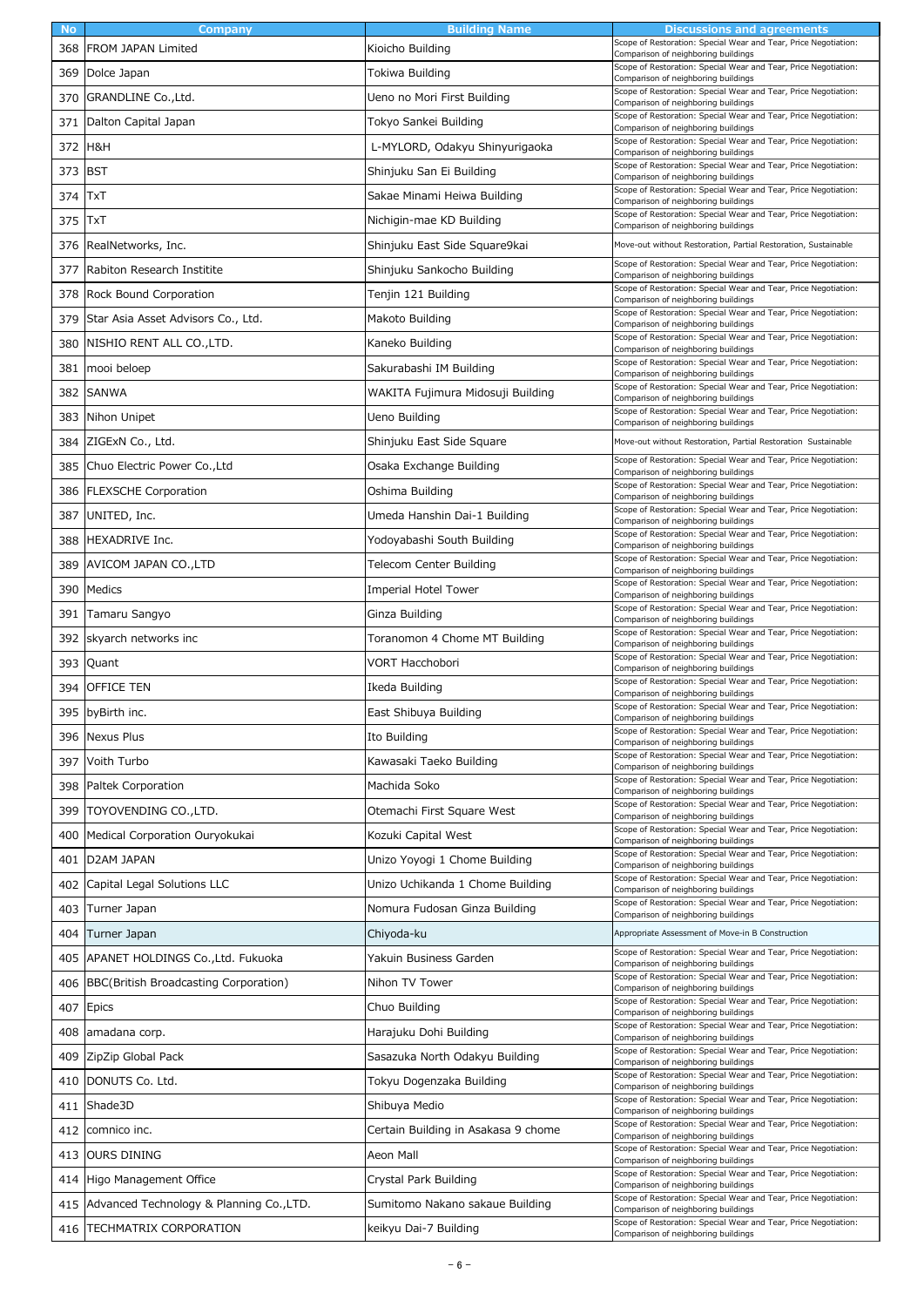| <b>No</b> | Company                                        | <b>Building Name</b>                                 | Discussions and agreements                                                                                                     |
|-----------|------------------------------------------------|------------------------------------------------------|--------------------------------------------------------------------------------------------------------------------------------|
| 417       | TECHMATRIX CORPORATION                         | Gotenyama Trust Tower                                | Scope of Restoration: Special Wear and Tear, Price Negotiation:<br>Comparison of neighboring buildings                         |
| 418       | Jes Corporation                                | Yokohama Nishi-guchi SIA Building                    | Scope of Restoration: Special Wear and Tear, Price Negotiation:<br>Comparison of neighboring buildings                         |
| 419       | Nagase PC School                               | イKebukuro Rokumaru Building                          | Scope of Restoration: Special Wear and Tear, Price Negotiation:<br>Comparison of neighboring buildings                         |
| 420       | Logic factory Co., Ltd                         | Asahi-Denki Asahi Life Insurance Nakameguro Building | Scope of Restoration: Special Wear and Tear, Price Negotiation:<br>Comparison of neighboring buildings                         |
| 421       | ism,Inc.                                       | Ikebukuro Nishi-guchi Sky Building                   | Scope of Restoration: Special Wear and Tear, Price Negotiation:<br>Comparison of neighboring buildings                         |
| 422       | Ims International                              | Anzai Building                                       | Scope of Restoration: Special Wear and Tear, Price Negotiation:<br>Comparison of neighboring buildings                         |
| 423       | eSA, Inc.                                      | Kayabacho EKK Building                               | Scope of Restoration: Special Wear and Tear, Price Negotiation:                                                                |
|           |                                                |                                                      | Comparison of neighboring buildings<br>Scope of Restoration: Special Wear and Tear, Price Negotiation:                         |
|           | 424 COOCOM CO., LTD.                           | Certain Building in Hatsudai                         | Comparison of neighboring buildings.<br>Move-out without Restoration, Partial Restoration                                      |
| 425       | Pantograph Inc.                                | Certain Building in Shibuya                          | Scope of Restoration: Special Wear and Tear, Price Negotiation:<br>Comparison of neighboring buildings                         |
| 426       | i-click.co.ltd                                 | Urban Shimbashi Building                             | Scope of Restoration: Special Wear and Tear, Price Negotiation:<br>Comparison of neighboring buildings                         |
| 427       | Kantoh Holdings                                | Palace Building                                      | Scope of Restoration: Special Wear and Tear, Price Negotiation:<br>Comparison of neighboring buildings                         |
| 428       | COSMOBEAUTY CO., LTD.                          | KDX Ikebukuro Building                               | Scope of Restoration: Special Wear and Tear, Price Negotiation:<br>Comparison of neighboring buildings                         |
| 429       | Shinki Corporation                             | Sankyo Building                                      | Scope of Restoration: Special Wear and Tear, Price Negotiation:<br>Comparison of neighboring buildings                         |
| 430       | Shinki Corporation                             | Imon Building                                        | Scope of Restoration: Special Wear and Tear, Price Negotiation:<br>Comparison of neighboring buildings                         |
| 431       | Daigaku Kyoiku Kenkyusho                       | Fuji Building                                        | Scope of Restoration: Special Wear and Tear, Price Negotiation:<br>Comparison of neighboring buildings                         |
| 432       | Future Link Table                              | Kohiku Tokyu SC                                      | Scope of Restoration: Special Wear and Tear, Price Negotiation:<br>Comparison of neighboring buildings                         |
| 433       | Frencel Co., Ltd.                              | SE Sapporo Building                                  | Scope of Restoration: Special Wear and Tear, Price Negotiation:<br>Comparison of neighboring buildings                         |
| 434       | vi-vo                                          | Etalesia Buildings Tameikesanno                      | Scope of Restoration: Special Wear and Tear, Price Negotiation:<br>Comparison of neighboring buildings                         |
| 435       | <b>BCC Corporation</b>                         | Kamiyacho MT Building                                | Scope of Restoration: Special Wear and Tear, Price Negotiation:<br>Comparison of neighboring buildings                         |
| 436       | Sagami Leisure                                 | Marutaya Building                                    | Scope of Restoration: Special Wear and Tear, Price Negotiation:<br>Comparison of neighboring buildings                         |
| 437       | Interbrand.                                    | Kawakita Memorial Building                           | Scope of Restoration: Special Wear and Tear, Price Negotiation:                                                                |
| 438       | FUTABA ASSOCIATES CO., LTD.                    | Meieki East                                          | Comparison of neighboring buildings<br>Scope of Restoration: Special Wear and Tear, Price Negotiation:                         |
| 439       | TZB CO. LTD.                                   | Matsumoto                                            | Comparison of neighboring buildings<br>Scope of Restoration: Special Wear and Tear, Price Negotiation:                         |
| 440       | WORLD TRAVEL SYSTEM INC.                       | Novi Building                                        | Comparison of neighboring buildings<br>Scope of Restoration: Special Wear and Tear, Price Negotiation:                         |
| 441       | SOEI Patent & Law Firm Kyoto Office            | Certain Building in Kyoto                            | Comparison of neighboring buildings<br>Scope of Restoration: Special Wear and Tear, Price Negotiation:                         |
| 442       | Miura International Patent Office              | Marumashi Kojimachi Building                         | Comparison of neighboring buildings<br>Scope of Restoration: Special Wear and Tear, Price Negotiation:                         |
| 443       | Novel Approach Co., Ltd.                       | Grand Front Osaka TowerB                             | Comparison of neighboring buildings<br>Security Deposit Return Case: Lawsuit                                                   |
|           | 444 Navel                                      | Hospital in Egogawa-ku                               | Scope of Restoration: Special Wear and Tear, Price Negotiation:<br>Comparison of neighboring buildings                         |
| 445       | Nagano Broadcasting Systems, Inc. Tokyo Branch | Certain Building in Shimbashi, Minato-ku             | Scope of Restoration: Special Wear and Tear, Price Negotiation:                                                                |
| 446       | aprecio Corporation Ltd.                       | Hachioji Pios Building                               | Comparison of neighboring buildings : Lawyer Collaboration<br>Proceedings for returning of security deposit                    |
| 447       | F Japan                                        | Kitako Yamada Building                               | Proceedings for returning of security deposit                                                                                  |
| 448       | <b>AIC Debt Collection</b>                     | Kodera Plaza                                         | Proceedings for returning of security deposit                                                                                  |
| 449       | Jiransoft Japan, INC.                          | <b>MATSUDABuilding</b>                               | Scope of Restoration: Special Wear and Tear, Price Negotiation:<br>Comparison of neighboring buildings                         |
| 450       | Kinki Jusegtsu                                 | Umeda UK Building                                    | Scope of Restoration: Special Wear and Tear, Price Negotiation:<br>Comparison of neighboring buildings                         |
| 451       | Simul International, Inc.                      | Shinjuku Sanei Building                              | Scope of Restoration: Special Wear and Tear, Price Negotiation:<br>Comparison of neighboring buildings                         |
| 452       | Simul International, Inc.                      | Nissei Yodoyabashi Building                          | Scope of Restoration: Special Wear and Tear, Price Negotiation:<br>Comparison of neighboring buildings                         |
| 453       | Central Tanshi FX Co., Ltd.                    | Mita Twin Building                                   | Scope of Restoration: Special Wear and Tear, Price Negotiation:<br>Comparison of neighboring buildings                         |
| 454       | Tsuruoka Clinic                                | Namiki Building                                      | Scope of Restoration: Special Wear and Tear, Price Negotiation:<br>Comparison of neighboring buildings : Delegated to a Lawyer |
| 455       | Simplex Reality                                | Sumitomo. Life Insurance Akasaka Building            | Scope of Restoration: Special Wear and Tear, Price Negotiation:<br>Comparison of neighboring buildings                         |
| 456       | M's Shokai                                     | Meijiya Onoemachi Building                           | Scope of Restoration: Special Wear and Tear, Price Negotiation:<br>Comparison of neighboring buildings                         |
| 457       | <b>REMBRANDT Hotel &amp; Resorts</b>           | Atsugi Axst Building                                 | Asset retirement obligations                                                                                                   |
| 458       | VALTES CO., LTD.                               | Shinagawa Place                                      | Scope of Restoration: Special Wear and Tear, Price Negotiation:<br>Comparison of neighboring buildings                         |
| 459       | Order-cheese Co., Ltd.                         | Uchikanda 282 Building                               | Scope of Restoration: Special Wear and Tear, Price Negotiation:<br>Comparison of neighboring buildings                         |
| 460       | <b>Basis Corporation</b>                       | Ginza East Building                                  | Scope of Restoration: Special Wear and Tear, Price Negotiation:<br>Comparison of neighboring buildings                         |
| 461       | KOBE LEATHER CLOTH CO., LTD                    | Esperanza                                            | Scope of Restoration: Special Wear and Tear, Price Negotiation:<br>Comparison of neighboring buildings                         |
| 462       | CyberAgent                                     | G-SQUARE                                             | Scope of Restoration: Special Wear and Tear, Price Negotiation:<br>Comparison of neighboring buildings                         |
|           | 463 V-Support                                  | Town West Building                                   | Scope of Restoration: Special Wear and Tear, Price Negotiation:<br>Comparison of neighboring buildings                         |
| 464       | CAREER DESIGN CENTER CO., LTD.                 | S-GATE Akasaka SannoBuilding                         | <b>B Construction: VECD</b>                                                                                                    |
| 465       | UNIQ CORPORATION                               | Shirosawa 2 Chome Terrace                            | Scope of Restoration: Special Wear and Tear, Price Negotiation:<br>Comparison of neighboring buildings                         |
|           |                                                |                                                      |                                                                                                                                |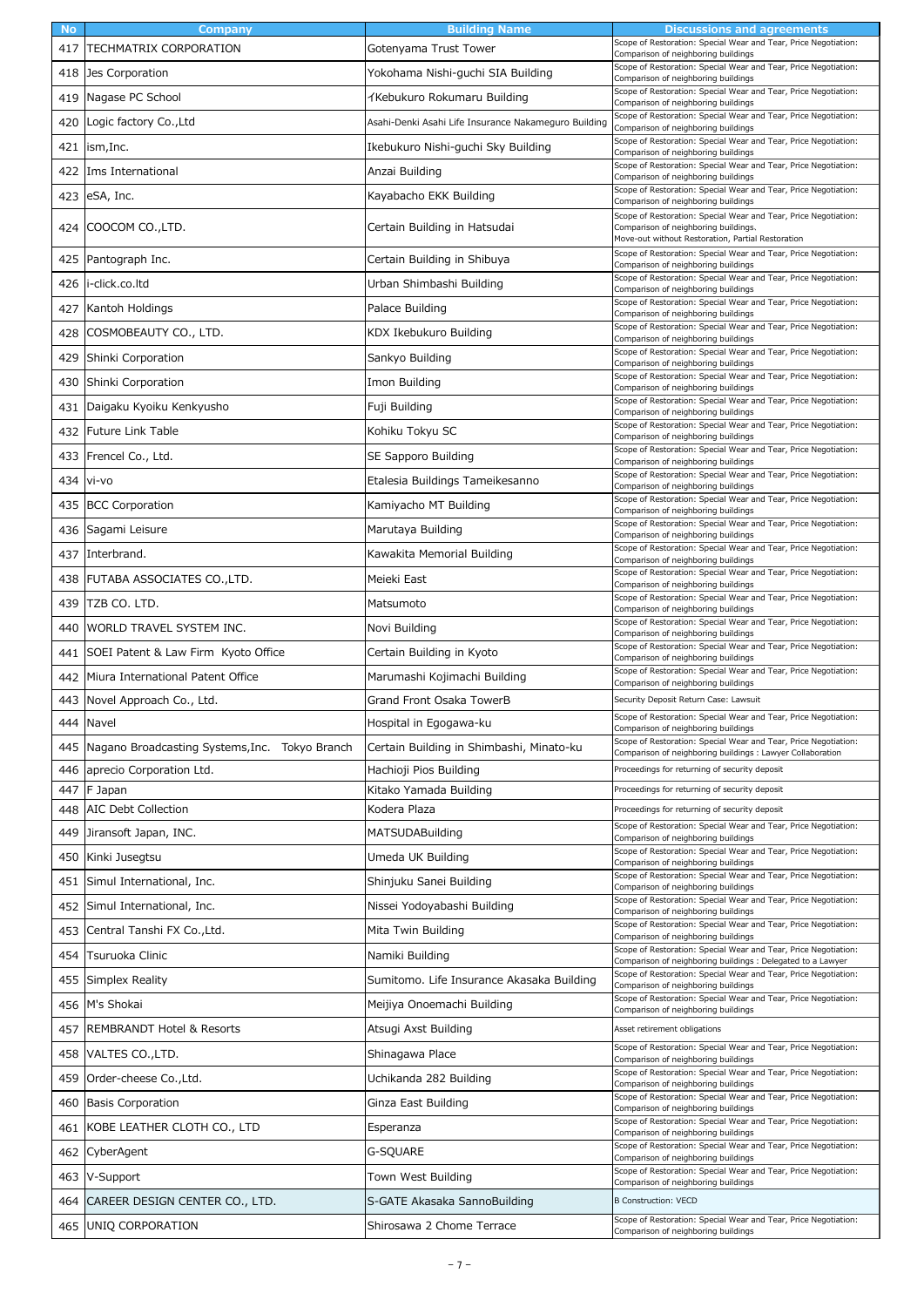| <b>No</b> | Company                                                                                | <b>Building Name</b>                                                 | Discussions and agreements                                                                                                                    |
|-----------|----------------------------------------------------------------------------------------|----------------------------------------------------------------------|-----------------------------------------------------------------------------------------------------------------------------------------------|
|           | 466 DAITO GIKEN, INC.                                                                  | Tokyo Suquare Garden                                                 | Scope of Restoration: Special Wear and Tear, Price Negotiation:<br>Comparison of neighboring buildings                                        |
| 467       | Brighten International Patent                                                          | Toranomon 33 Mori Building                                           | Scope of Restoration: Special Wear and Tear, Price Negotiation:                                                                               |
| 468       | SUNCHLORELLA SALES Kanazawa Sales                                                      | Yasuda. Jisho Office                                                 | Comparison of neighboring buildings<br>Scope of Restoration: Special Wear and Tear, Price Negotiation:                                        |
|           |                                                                                        |                                                                      | Comparison of neighboring buildings                                                                                                           |
| 469       | <b>SUGIKO Group Holdings</b>                                                           | Yokohama East Square                                                 | <b>B Construction: VECD</b><br>Scope of Restoration: Special Wear and Tear, Price Negotiation:                                                |
| 470       | RAYCOP JAPAN INC.                                                                      | Akasaka Park Building                                                | Comparison of neighboring buildings<br>Scope of Restoration: Special Wear and Tear, Price Negotiation:                                        |
| 471       | ARCLIGHT, Inc.                                                                         | Yamajin Building                                                     | Comparison of neighboring buildings                                                                                                           |
| 472       | <b>Artery Corporation</b>                                                              | Ueno Silk Building                                                   | Scope of Restoration: Special Wear and Tear, Price Negotiation:<br>Comparison of neighboring buildings                                        |
| 473       | Ishii Patent Office                                                                    | Kitahama Yamamoto Building                                           | Scope of Restoration: Special Wear and Tear, Price Negotiation:<br>Comparison of neighboring buildings                                        |
| 474       | Nagase PC School Machida                                                               | Certain Building in Machida                                          | Scope of Restoration: Special Wear and Tear, Price Negotiation:<br>Comparison of neighboring buildings                                        |
|           | 475 Nagase PC School Umeda                                                             | Certain Building in Umeda                                            | Scope of Restoration: Special Wear and Tear, Price Negotiation:<br>Comparison of neighboring buildings                                        |
| 476       | Zeirishi-Hojin AKJ Partners                                                            | Shiroyama Trust Tower                                                | Scope of Restoration: Special Wear and Tear, Price Negotiation:<br>Comparison of neighboring buildings                                        |
| 477       | Jipangu Inc.                                                                           | Ebisu Prime Sgare Tower                                              | Scope of Restoration: Special Wear and Tear, Price Negotiation:<br>Comparison of neighboring buildings : Lawyer Collaboration                 |
| 478       | <b>GARDEN Harajuku Beauty Salon</b>                                                    | Certain Building in Harajuku                                         | Scope of Restoration: Special Wear and Tear, Price Negotiation:<br>Comparison of neighboring buildings                                        |
| 479       | Try Plus Yono School, Tokuno Toyoshi                                                   | Mimura K2 Building                                                   | Scope of Restoration: Special Wear and Tear, Price Negotiation:<br>Comparison of neighboring buildings                                        |
| 480       | Upsolar Japan K.K.                                                                     | Atago Green Hills MORI Tower                                         | Scope of Restoration: Special Wear and Tear, Price Negotiation:<br>Comparison of neighboring buildings                                        |
| 481       | <b>RH Traveller</b>                                                                    | Kojimachi Koyo Building                                              | Scope of Restoration: Special Wear and Tear, Price Negotiation:<br>Comparison of neighboring buildings                                        |
| 482       | Kadokawa Games, Ltd.                                                                   | Ichigo Sasazuka Building                                             | Partial Restoration: Move-out without Restoration, B Construction:<br>VECD                                                                    |
| 483       | asapnetwork Inc.                                                                       | Meiji Yasuda Life Insurance Gotanda Building                         | Scope of Restoration: Special Wear and Tear, Price Negotiation:<br>Comparison of neighboring buildings                                        |
| 484       | Akindo Sushiro                                                                         | Kaihin Makuhari                                                      | PMR: Mediation                                                                                                                                |
|           | 485 Re-Teck Co., Ltd.                                                                  | Sumitomo Fudosan Sinjuku Oak Tower                                   | Scope of Restoration: Special Wear and Tear, Price Negotiation:<br>Comparison of neighboring buildings                                        |
| 486       | Smart Insight                                                                          | Tomoizumi Iwamotocho Building                                        | Scope of Restoration: Special Wear and Tear, Price Negotiation:<br>Comparison of neighboring buildings                                        |
| 487       | Harmonick                                                                              | Shinjuku Fukuchi Building                                            | Scope of Restoration: Special Wear and Tear, Price Negotiation:<br>Comparison of neighboring buildings                                        |
| 488       | Arte, Kanda PUB "AKI"                                                                  | Seiza Building                                                       | Repair Work                                                                                                                                   |
| 489       | Magmag, Inc.                                                                           | Hulic Shibuya 1 chome Building                                       | Scope of Restoration: Special Wear and Tear, Price Negotiation:<br>Comparison of neighboring buildings                                        |
|           |                                                                                        |                                                                      |                                                                                                                                               |
| 490       | Red Queen Inc.                                                                         | <b>DFBuilding</b>                                                    | <b>B Construction: VECD</b>                                                                                                                   |
| 491       | Volex Japan Co., Ltd.                                                                  | KDX Shin-Yokohama 381 Building                                       | Scope of Restoration: Special Wear and Tear, Price Negotiation:<br>Comparison of neighboring buildings                                        |
| 492       | YAMAGATA DESIGN Co., Ltd.                                                              | Ichigo Hacchobori Building                                           | Scope of Restoration: Special Wear and Tear, Price Negotiation:<br>Comparison of neighboring buildings                                        |
|           | 493 TAMAGAWA HOLDINGS CO., LTD.                                                        | VORT Hamamatsucho I                                                  | Scope of Restoration: Special Wear and Tear, Price Negotiation:                                                                               |
| 494       | Chester Certified Public Tax Accountant's<br>Corporation                               | Odakyu Dai Ichi Life Insurance Building                              | Comparison of neighboring buildings<br>Scope of Restoration: Special Wear and Tear, Price Negotiation:<br>Comparison of neighboring buildings |
| 495       | Seibu Shinkin Bank, Sendagaya Branch                                                   | Yoyogi Forest Building                                               | <b>B Construction: VECD</b>                                                                                                                   |
| 496       | Seibu Shinkin Bank, Harajuku Branch                                                    | Yoyogi Forest Building                                               | Scope of Restoration: Special Wear and Tear, Price Negotiation:<br>Comparison of neighboring buildings                                        |
| 497       | <b>Address Service</b>                                                                 | Sumitomo Fudosan Kayabacho Building                                  | Scope of Restoration: Special Wear and Tear, Price Negotiation:<br>Comparison of neighboring buildings                                        |
| 498       | Masterpiece Group Inc.                                                                 | FBR Mita Building                                                    | Scope of Restoration: Special Wear and Tear, Price Negotiation:<br>Comparison of neighboring buildings                                        |
|           | 499 A N D                                                                              | Shinagawa Grand Central Tower                                        | Scope of Restoration: Special Wear and Tear, Price Negotiation:<br>Comparison of neighboring buildings                                        |
| 500       | Packet Video Japan                                                                     | Tennozu Central Tower                                                | Scope of Restoration: Special Wear and Tear, Price Negotiation:<br>Comparison of neighboring buildings                                        |
| 501       | CINQSMILE Inc.                                                                         | SG Square                                                            | Partial Restoration: Move-out without Restoration, Sustainable                                                                                |
| 502       | <b>LUCKBAG Group</b>                                                                   | Yokohama Bay Quarter                                                 | Move-out without Restoration, Partial Restoration Sustainable                                                                                 |
| 503       | MTI PATENT FIRM                                                                        | Ichigaya KT Building I                                               | Scope of Restoration: Special Wear and Tear, Price Negotiation:                                                                               |
|           | 504 TAMAGAWA ENERGY CO., LTD.                                                          | KDX Yokohama Building                                                | Comparison of neighboring buildings<br>Scope of Restoration: Special Wear and Tear, Price Negotiation:                                        |
|           | 505 CAREER DESIGN CENTER CO., LTD.                                                     | S-GATE Akasaka Sanno                                                 | Comparison of neighboring buildings<br>Appropriate Assessment of B Construction: VECD                                                         |
|           | 506 CAREER DESIGN CENTER CO., LTD.                                                     | S-GATE Akasaka Sanno                                                 | Appropriate Assessment of Asset Retirement Obligations                                                                                        |
| 508       | 507 Friends Provident International Limited<br>Friends Provident International Limited | Marunouchi Trust Tower<br>Marunouchi Trust Tower                     | Appropriate Assessment of Restoration : Reduction work<br>Appropriate Assessment of Asset Retirement Obligations                              |
| 509       | Simplex Reality                                                                        | Certain Building                                                     | Appropriate Assessment of Restoration: Reduction work                                                                                         |
|           | 510 Simplex Reality                                                                    | Certain Building                                                     | Asset retirement obligations : Settlement of Restoration Costs                                                                                |
| 511       | SUGIKO CO., LTD.                                                                       | Yokohama East Square                                                 | Appropriate Assessment of B Construction: CD                                                                                                  |
|           | 512 SUGIKO CO., LTD.<br>513 CyberAgent                                                 | Yokohama East Square<br>Shibuya First Place                          | Appropriate Assessment of Asset Retirement Obligations<br>Appropriate Assessment of Restoration: CD                                           |
| 514       | UNIQ CORPORATION                                                                       | Shirosawa 2 Chome Terrace                                            | Appropriate Assessment of Restoration : Legal Letters · Evidences<br>(Preparation of litigation documents)                                    |
|           | 515 Turner Japan                                                                       | Chiyoda Building                                                     | Scope of Restoration: CD, B Construction: VECD                                                                                                |
|           | 516 Turner Japan                                                                       | Chiyoda Building                                                     | Asset retirement obligations                                                                                                                  |
|           | 517 TOYOVENDING CO., LTD.<br>518 Capital Legal Solutions LLC                           | Otemachi First Square West Tower<br>Unizo Uchikanda 1 Chome Building | Appropriate Assessment of Restoration: CD<br>Scope of Restoration: CD                                                                         |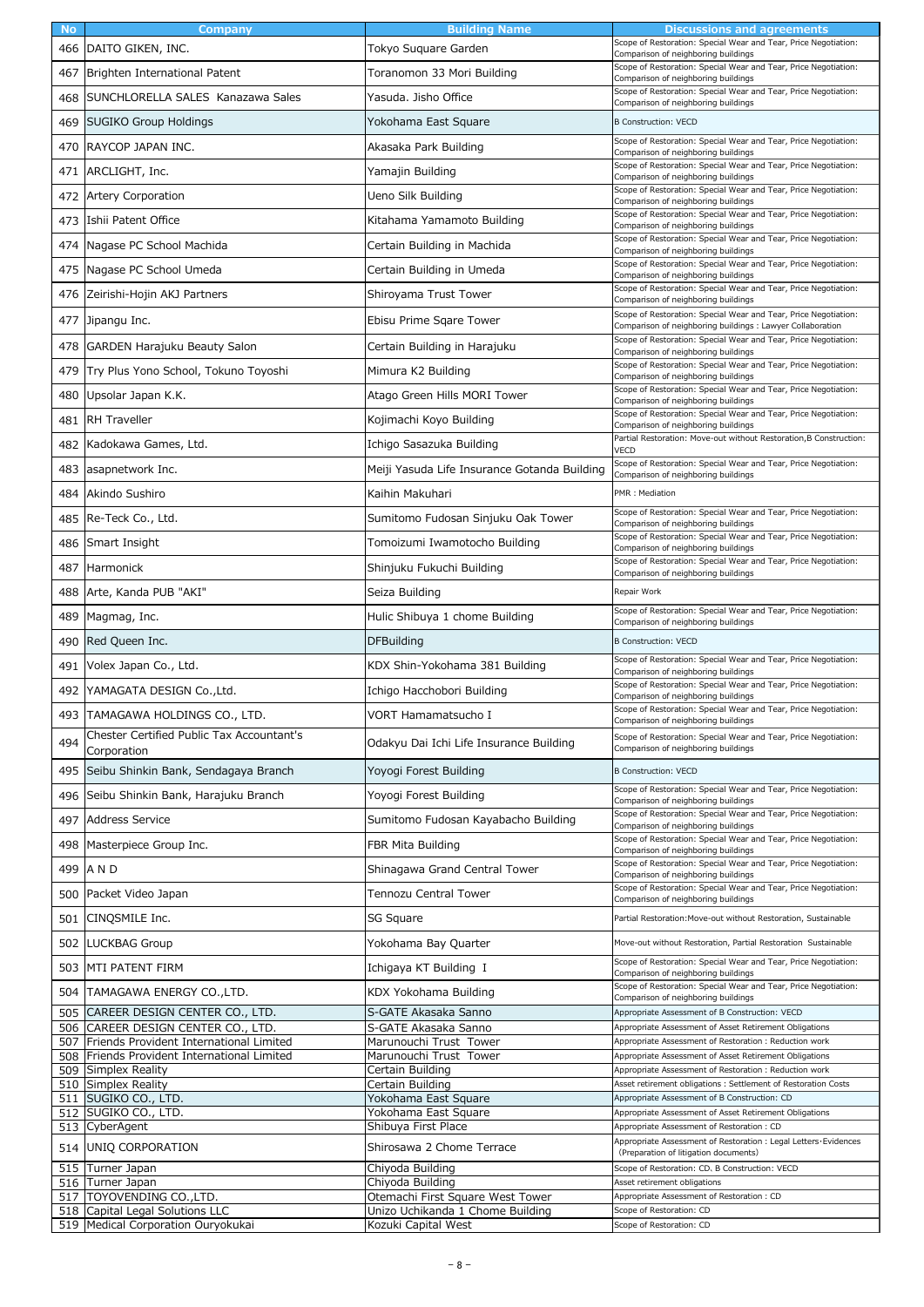| <b>No</b> | Company                                       | <b>Building Name</b>                       | Discussions and agreements                                                                        |
|-----------|-----------------------------------------------|--------------------------------------------|---------------------------------------------------------------------------------------------------|
|           | 520 MICHI                                     | Lit City Building                          | Appropriate Assessment of Restoration : CD Sustainable                                            |
| 521       | HexaDrive Inc.                                | Yodoyabashi South Building                 | Appropriate Assessment of Restoration : CD Sustainable                                            |
| 522       | ZIGExN Co., Ltd.                              | Shinjuku East Side Square                  | Move-out without Restoration, Partial Restoration: Sustainable                                    |
|           | 523 Kadokawa Games, Ltd.                      | G-PLACE Building Sasazuka                  | Move-out without Restoration, Customized design and                                               |
|           |                                               |                                            | construction: Sustainable                                                                         |
| 524       | <b>SBI</b>                                    | KDX Minami Honmachi Building               | C Construction by the tenant recommended comapany, Move-in,                                       |
|           |                                               |                                            | Design and Construction : Sustainable                                                             |
| 525       | ZipZip Global Pack                            | Sasazuka North Odakyu Building             | Partial burden of Restoration: Sustainable                                                        |
|           | 526 Famous                                    | Zaitsu Building                            | Move-out without Restoration : Sustainable                                                        |
| 527       | COOCOM CO., LTD.                              | Mansard Daikanyama                         | Move-out without RestorationSustainable                                                           |
| 528       | RealNetworks, Inc.                            | East Side Square                           | Move-out without RestorationSustainable                                                           |
|           |                                               |                                            | Move-out without Restoration, Customized Designs and                                              |
| 529       | transcosmos inc.                              | KDX Minami Honmachi Building               | Construction: Sustainable<br>A major call center on the first section of the Tokyo Stock Exchange |
|           |                                               |                                            |                                                                                                   |
|           | 530 transcosmos inc.                          | Certain Building in Minato-ku              | Agreement on proper assessment of restoration costs                                               |
| 531       | transcosmos inc.                              | Certain Building in Shibuya-ku             | Agreement on proper assessment of restoration costs                                               |
| 532       | Quantum Leaps Corporation                     | Meiji Yasuda Life Insurance Omiya Building | Partial burden of restoration, Reuse of the entrance and security :<br>Sustainable                |
| 533       | Redhorse corporation                          | Meiji Yasuda Life Insurance Omiya Building | Appropriate Assessment of Restoration : CD (Lawyer Collaboration)                                 |
|           | 534 SUGIKO Group Holdings                     | Meiji Yasuda Life Insurance Omiya Building | Appropriate Assessment of Restoration: CD                                                         |
|           | 535 Artery Corporation                        | Yokohama Daia. Building                    | Appropriate Assessment of Restoration: CD                                                         |
|           | 536 NBSNagano Broadcasting Systems, Inc.      | Ai Mark Building                           | Agreement on proper assessment of restoration costs                                               |
| 537       | NBSNagano Broadcasting Systems, Inc.          | Ai Mark Building                           | Supervision                                                                                       |
|           | 538 MICHI                                     | Lit City Building                          | Agreement on proper assessment of restoration costs Sustainable                                   |
|           | 539 TECHMATRIX CORPORATION                    | keikyu Dai-7 Building                      | Restoration que to the Onice integration expansion pian, , Keduction                              |
|           | 540 TECHMATRIX CORPORATION                    | Gotenyama Trust Tower                      | <del>«Celloration que to the Onice integration expansion pian, , кедистоп</del>                   |
| 541       | BBC: British Broadcasting Corporation         | Nihon TV Tower 24                          | Restoration due to the office relocation, Reduction work                                          |
| 542       | Brighten International Patent                 | Toranomon 33 Mori Building                 | Appropriate Assessment of Restoration: CD                                                         |
|           | 543 D2AMJAPAN                                 | Unizo Yoyogi 1 Chome Building              | Appropriate Assessment of Restoration: CD                                                         |
|           | 544 Sun Chlorella Sales Corporation Kanazawa  | Yasuda. Jisho Office                       | Appropriate Assessment of Restoration: CD                                                         |
| 545       | TAMAGAWA ENERGY CO., LTD.                     | KDX Yokohama Building                      | Appropriate Assessment of Restoration: CD                                                         |
|           | 546 Packet Video Japan                        | Tennozu Central Tower                      | Appropriate Assessment of Restoration: CD                                                         |
| 547       | Paltek Corporation                            | Tenko 17 Building                          | Appropriate Assessment of Restoration: CD                                                         |
|           |                                               |                                            | Appropriate Assessment of Restoration: CD                                                         |
|           | 548 A N D (Association: Lawyer collaboration) | Shinagawa Grand Central Tower              |                                                                                                   |
| 549       | Tomizawa (Packet Video)                       | Tennozu Central Tower                      | Project Management (Office Relocation)<br>Scope of Restoration: CD                                |
| 550       | Voith Turbo<br><b>Nexus Plus</b>              | Kawasaki Taeko Building<br>Ito Building    | Scope of Restoration: CD                                                                          |
| 551       | 552 Basis Corporation                         | Ginza East Building                        | Scope of Restoration: CD                                                                          |
|           | 553 ARCLIGHT, Inc.                            | Yamajin Building                           | Scope of Restoration: CD                                                                          |
|           | 554 RAYCOP JAPAN INC.                         | Akasaka Park Building                      | Scope of Restoration: CD                                                                          |
|           | 555 KOBE LEATHER CLOTH CO., LTD, Koshien      | LalaPort Koshien                           | Scope of Restoration: CD                                                                          |
|           | 556 byBirth inc.                              | East Shibuya Building                      | Scope of Restoration: CD                                                                          |
|           | 557 Masterpiece Group Inc.                    | FBR Mita Building                          | Scope of Restoration: CD                                                                          |
|           | 558 Toshi Sogo Tatemono [Office Ten]          | Hodogaya Ikeda Building                    | Supervision                                                                                       |
| 559       | <b>OFFICE TEN</b>                             | Hodogaya Ikeda Building                    | Supervision                                                                                       |
|           | 560 skyarch networks inc $\lambda$            | Toranomon 4 Chome MT Building              | Scope of Restoration: CD                                                                          |
| 561       | Tamaru Sangyo                                 | Ginza Building                             | Scope of Restoration: CD                                                                          |
|           | 562 Address Service                           | Sumitomo Fudosan Kayabacho Building        | Scope of Restoration: CD                                                                          |
|           | 563 Seibu Shinkin Bank Harajuku Branch        | Harajuku Sofia Building                    | Scope of Restoration: CD                                                                          |
|           | 564 AVICOM JAPAN CO., LTD                     | Telecom Center Building                    | Scope of Restoration: CD                                                                          |
|           | 565 Quant                                     | VORT Hacchobori                            | Scope of Restoration: CD                                                                          |
|           | 566 Order-cheese Co., Ltd.                    | Uchikanda 282 Building                     | Scope of Restoration: CD                                                                          |
|           | 567 ATP(REMBRANDT Hotels&Resorts)             | Atsugi Axt Main Tower                      | Asset retirement obligations survey                                                               |
|           | 568 VALTES CO., LTD.                          | A-PLACE Shinagawa                          | Asset retirement obligations survey                                                               |
|           | 569 Medics                                    | <b>Imperial Hotel Tower</b>                | Appropriate Assessment of Restoration : CD (Lawyer Collaboration)                                 |
|           | 570 UNITED, Inc.                              | Umeda Hanshin Dai-1 Building               | Appropriate Assessment of Restoration: CD                                                         |
| 571       | <b>FLEXSCHE Corporation</b>                   | Oshima Building                            | Appropriate Assessment of Restoration: CD                                                         |
|           | 572 Chuo Electric Power Co., Ltd              | Osaka Exchange Building                    | Appropriate Assessment of Restoration : CD. Appropriate assessment                                |
|           |                                               |                                            | of B construction                                                                                 |
| 573       | Seibu Shinkin Bank, Sendagaya Branch          | Yoyogi Forest Building                     | Appropriate Assessment of Restoration: CD                                                         |
|           | 574 Nihon Unipet                              | Ueno Building                              | Appropriate Assessment of Restoration: CD                                                         |
|           | 575 Red Queen Inc.                            | Aoyama 1 Chome Project                     | Appropriate Assessment of Restoration : CD, Appropriate assessment<br>of B construction           |
|           | 576 Chuo Electric Power Co., Ltd              | Osaka Exchange Building                    | Appropriate Assessment of Restoration: CD                                                         |
| 577       | NISHIO RENT ALL CO., LTD.                     | Higashi-Kanda Kaneko Building              | Appropriate Assessment of Restoration: CD                                                         |
|           |                                               | DF Building                                | Appropriate assessment of B construction : Agreement VECD                                         |
|           | 578 Red Queen Inc.<br>579 CyberBuzz, Inc.     | Shibuya Infoss Tower                       | Appropriate assessment of B construction : Agreement VECD                                         |
|           |                                               |                                            | Agreement on proper assessment of restoration costs : Asset                                       |
| 580 MCJ   |                                               | CS Tower, Certain Building in Nihonbashi   | retirement obligations                                                                            |
| 581       | Tokyo Financial Exchange                      | Marunouchi Park Building                   | Lawsuit: Cost of scope of restoration                                                             |
|           | 582 Rabiton Research Institite                | Shinjuku Sankocho Building                 | Agreement on proper assessment of restoration costs                                               |
|           | 583 SANWA                                     | WAKITA Fujimura Midosuji Building          | Agreement on proper assessment of restoration costs                                               |
|           | 584 REMBRANDT Hotels&Resorts                  | Atsugi Axt Main Tower                      | Asset retirement obligations survey. Appropriate Assessment                                       |
|           | 585  T-BRIDE co., ltd.                        | Sakae Minami Heiwa Building                | Supervision                                                                                       |
|           | 586  T-BRIDE co., ltd.                        | Sakae Minami Heiwa Building                | Agreement on proper assessment of restoration costs                                               |
|           | 587 KOBE LEATHER CLOTH CO., LTD               | Certain Building in Osaka                  | Agreement on proper assessment of restoration costs                                               |
|           | 588 KOBE LEATHER CLOTH CO., LTD               | Certain Building in Nagoya                 | Agreement on proper assessment of restoration costs, 10 other<br>cases                            |
| 589       | ZIGExN Co., Ltd.                              | Shinjuku East Side Square                  | Supervision                                                                                       |
|           |                                               |                                            | Agreement on proper assessment of restoration costs : Lawyer                                      |
|           | 590 AIR WORLD WIDE                            | Otemachi Nomura Building                   | Collaboration                                                                                     |
| 591       | <b>GARDEN</b>                                 | Certain Building in Minato-ku              | Agreement on proper assessment of restoration costs                                               |
| 592 NSK   |                                               | Nichigin-mae KD Building                   | Agreement on proper assessment of restoration costs                                               |
|           |                                               |                                            | (Supervising Fee)                                                                                 |
| 593 NSK   |                                               | Nichigin-mae KD Building                   | Appropriate assessment of B construction : Agreement VECD<br>(Supervising Fee)                    |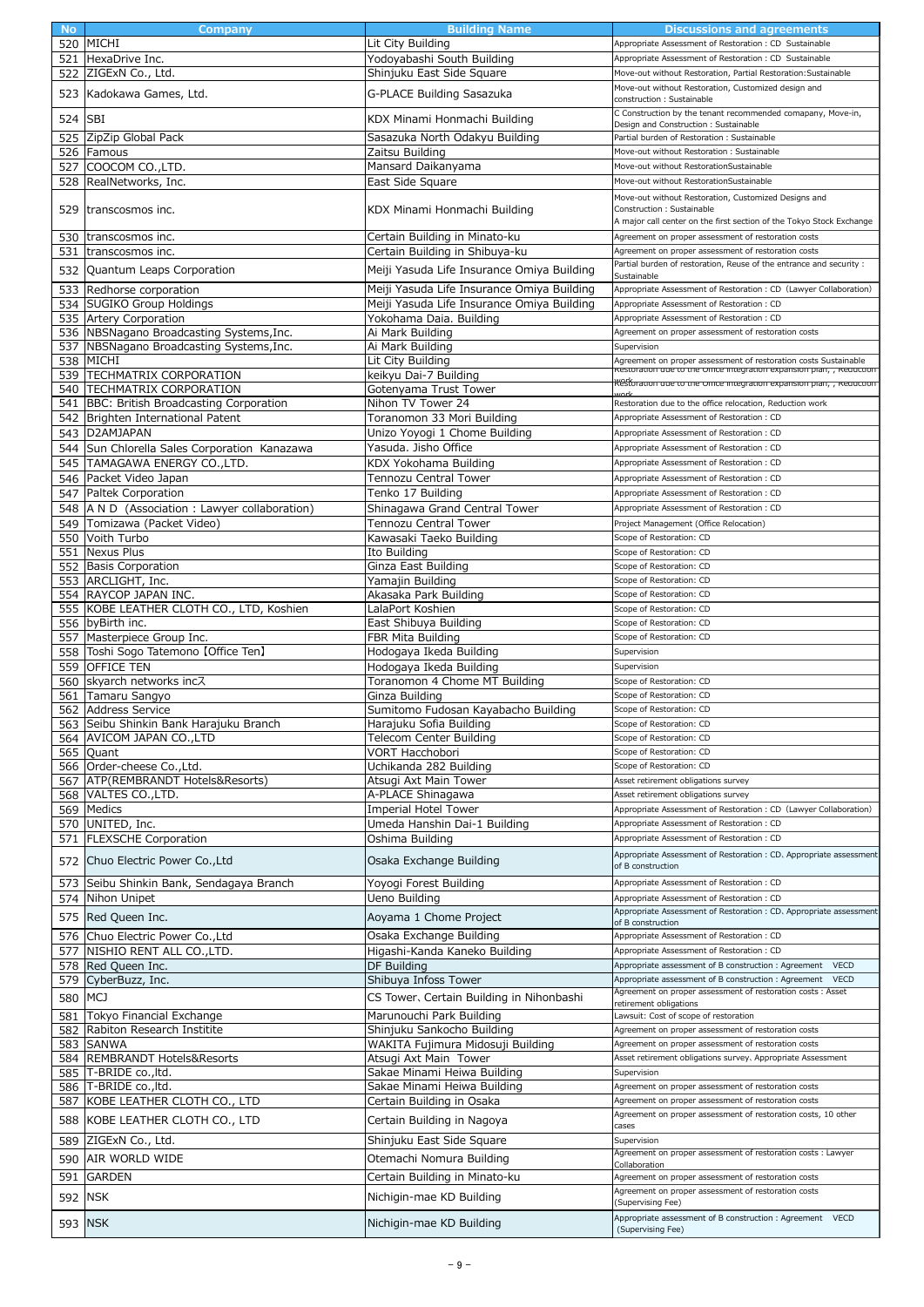| <b>No</b> | Company                                           | <b>Building Name</b>                         | Discussions and agreements                                               |
|-----------|---------------------------------------------------|----------------------------------------------|--------------------------------------------------------------------------|
|           | 594 RH Traveller                                  | Kojimachi Koyo Building                      | Asset retirement obligations survey. Appropriate Assessment              |
|           | 595 RH Traveller                                  | Kojimachi Koyo Building                      | Supervision                                                              |
|           | 596 SalondeSHUP                                   | Nishi-Shinjuku Building                      | Agreement on proper assessment of restoration costs                      |
|           | 597 Upsular Japan                                 | Atago Green Hills                            | Agreement on proper assessment of restoration costs                      |
|           | 598 Akasaka Temeike Sanno Law Office              | New Toyo Building                            | Agreement on proper assessment of restoration costs                      |
|           | 599 AVICOM JAPAN CO., LTD                         | Telecom Center Building                      | Agreement on proper assessment of restoration costs                      |
|           | 600 Arte PUB AKI                                  | Seiza Building                               | Design Supervision                                                       |
|           | 601 AIC Debt Collection Co., Ltd.                 | Kodera Plaza                                 | Lawsuit                                                                  |
|           | 602 AIC Debt Collection Co., Ltd.                 | Kodera Plaza                                 | Supervision (Relocation Site)                                            |
|           |                                                   |                                              |                                                                          |
|           | 603 Order-cheese Co., Ltd.                        | Uchikanda 282 Building                       | Agreement on proper assessment of restoration costs                      |
|           | 604 Order-cheese Co., Ltd.                        | Uchikanda 282 Building                       | Supervision                                                              |
|           | 605 Office Laboratory Inc.                        | Certain Building in Tokyo                    | Agreement on proper assessment of restoration costs                      |
|           | 606 Quant                                         | <b>VORT Hacchobori</b>                       | Agreement on proper assessment of restoration costs                      |
| 607       | <b>Address Service</b>                            | Sumitomo Fudosan Kayabacho Building          | Agreement on proper assessment of restoration costs                      |
| 608 H&H   |                                                   | Odakyu L-MYLORD                              | Agreement on proper assessment of restoration costs                      |
|           | 609 skyarch networks inc                          | Toranomon 4 Chome MT Building 2              | Agreement on proper assessment of restoration costs                      |
| 610 TxT   |                                                   | Nichigin-mae KD Building                     | Security Deposit Return : Lawyer Collaboration                           |
|           | 611   FLEXSCHE Corporation                        | Oshima Building                              | Agreement on proper assessment of restoration costs                      |
|           | 612 HexaDrive Inc.                                | Yodoyabashi South Building                   | Agreement on proper assessment of restoration costs                      |
|           | 613 HexaDrive Inc.                                | Yodoyabashi South Building                   | Supervision                                                              |
|           |                                                   |                                              | Agreement on proper assessment of restoration costs : Lawyer             |
|           | 614 Medics                                        | Imperial Hotel Tower                         | Collaboration                                                            |
|           | 615 Red Queen Inc.                                | DF Building                                  | Appropriate assessment of B construction : Agreement VECD                |
|           |                                                   | DF Building                                  |                                                                          |
|           | 616 Red Queen Inc.                                |                                              | Asset retirement obligations survey. Appropriate Assessment              |
|           | 617 Volex Japan Co., Ltd.                         | KDX Shin-Yokohama 381 Building               | Agreement on proper assessment of restoration costs                      |
|           | 618 GRANDLINE Co., Ltd.                           | Ueno no Mori First Building                  | Agreement on proper assessment of restoration costs                      |
|           | 619 SANWA                                         | WAKITA Fujimura Midosuji Building            | Agreement on proper assessment of restoration costs                      |
|           | 620 Jenband Japan                                 | Shiroyama Trust Tower                        | Agreement on proper assessment of restoration costs : Lawyer             |
|           | 621 JASMINE ARTQ ORGANICS                         | Tanaka Chiyo Academy National Clothing Hall  | Collaboration<br>Agreement on proper assessment of restoration costs     |
|           |                                                   |                                              |                                                                          |
|           | 622 Jiransoft Japan, INC                          | MATSUDA Building                             | Relocation Site Interior Supervision                                     |
|           | 623 Star Asia Asset Advisors Co., Ltd.            | Makoto Building                              | Security Deposit Return : Lawyer Collaboration                           |
|           | 624 Smart Insight                                 | Tomoizumi Iwamotocho Building                | Agreement on proper assessment of restoration costs                      |
|           | 625 Seibu Shinkin Bank                            | Harajuku Sofia Building                      | Agreement on proper assessment of restoration costs, 5 other cases       |
|           | 626 Chester Certified Public Tax Accountant's Co  | Odakyu Dai Ichi Life Insurance Building      | Agreement on proper assessment of restoration costs                      |
|           |                                                   |                                              |                                                                          |
|           | 627 Chester Certified Public Tax Accountant's Co  | Odakyu Dai Ichi Life Insurance Building      | Asset retirement obligations survey. Appropriate Assessment              |
|           | 628 DAITO GIKEN, INC.                             | Kanda Tokuriki Building                      | Agreement on proper assessment of restoration costs                      |
|           | 629 DAITO GIKEN, INC.                             | Kanda Tokuriki Building                      | Appropriate assessment of B construction: Agreement<br><b>VECD</b>       |
|           | 630 DAITO GIKEN, INC.                             | Kanda Tokuriki Building                      | Asset retirement obligations survey. Appropriate Assessment              |
|           | 631   DAITO GIKEN, INC.                           | Kanda Tokuriki Building                      | Supervision                                                              |
|           | 632 TAMAGAWA HOLDINGS CO., LTD.                   | Certain Building in Mita                     | Agreement on proper assessment of restoration costs                      |
|           | 633 TAMAGAWA HOLDINGS CO., LTD.                   | Certain Building in Yokohama                 | Agreement on proper assessment of restoration costs                      |
|           | 634 ticketstreet Inc. (asapnetwork)               | Gotanda Meiji Yasuda Life Insurance Building | Appropriate assessment of B construction : Agreement<br><b>VECD</b>      |
|           |                                                   |                                              |                                                                          |
|           | 635 ticketstreet Inc. (asapnetwork)               | Gotanda Meiji Yasuda Life Insurance Building | Supervision                                                              |
|           | 636 Chubu Electric Power                          | Osaka Exchange Building 23F                  | Agreement on proper assessment of restoration costs                      |
|           |                                                   |                                              |                                                                          |
|           | 637 Chubu Electric Power                          | Osaka Exchange Building 24F                  | Appropriate assessment of B construction : Agreement VECD<br>Supervision |
|           | 638 Tsusan                                        | <b>JECBuilding</b>                           |                                                                          |
|           | 639 Tsusan                                        | <b>JECBuilding</b>                           | Agreement on proper assessment of restoration costs                      |
| 640 IXI   |                                                   | Nichigin-mae KD Building                     | Agreement on proper assessment of restoration costs                      |
|           | 641  T-BRIDE co., ltd.                            | Sakae Minami Heiwa Building                  | Agreement on proper assessment of restoration costs                      |
| 642       | Techno Eagle: Electrical Construction Supervision | Certain Building in Minato-ku                | Appropriate assessment of B construction : Agreement VECD                |
|           | Fee                                               |                                              | Supervision                                                              |
| 643       | Try Plus: Restoration Construction                | Mimura K2 Building                           |                                                                          |
| 644       | Try Plus: Consulting for Restoration              | Mimura K2 Building                           | Agreement on proper assessment of restoration costs                      |
|           |                                                   |                                              | Agreement on proper assessment of restoration costs                      |
| 645       | Dolce Japan                                       | Certain Building in Nihonbashi               | Agreement on proper assessment of restoration costs : Lawyer             |
| 646       | Dalton Capital Japan                              | Tokyo Sankei Building                        | Collaboration                                                            |
| 647       | NISHIO RENT ALL CO., LTD.                         | Kaneko Building                              | Agreement on proper assessment of restoration costs                      |
| 648       | NISHIO RENT ALL CO., LTD.                         | Kaneko Building                              | Dismantling: Supervision                                                 |
|           | Nihon Unipet                                      | Ueno Building                                | Agreement on proper assessment of restoration costs                      |
| 649       |                                                   |                                              | Relocation Site Interior Supervision                                     |
|           | 650 Nihon Unipet                                  | Ueno Building                                |                                                                          |
|           | 651 New Life Original                             | Goto Building                                | Security Deposit Return : Lawyer Collaboration                           |
| 652       | Novel Approach Co., Ltd.                          | Grand Front Osaka Tower                      | Lawsuit                                                                  |
| 653       | Novel Approach Co., Ltd.                          | Grand Front Osaka Tower                      | Appropriate assessment of B construction: Agreement<br><b>VECD</b>       |
|           | 654 VALTES CO., LTD.                              | Shinagawa Place                              | Agreement on proper assessment of restoration costs                      |
| 655 BST   |                                                   | Shinjuku San Ei Building                     | Agreement on proper assessment of restoration costs                      |
| 656 BST   |                                                   | Shinjuku San Ei Building                     | Supervision                                                              |
| 657       | Family Forum                                      | Kanai Building                               | Agreement on proper assessment of restoration costs                      |
|           | Faith, Inc.: Smart Insight                        |                                              |                                                                          |
| 658       |                                                   | Tomoizumi Iwamotocho Building                | Supervision                                                              |
|           | (Restoration, Dismantling, Removal)               |                                              |                                                                          |
|           | Faith, Inc. : FLEXSCHE                            |                                              |                                                                          |
| 659       | (Restoration, Dismantling, Removal)               | Oshima Building                              | Supervision                                                              |
|           |                                                   |                                              |                                                                          |
|           | Faith, Inc.: Magumagu                             |                                              | Supervision                                                              |
| 660       | (Restoration, Dismantling, Removal)               | Hulic Shibuya 1 chome Building               |                                                                          |
|           |                                                   |                                              |                                                                          |
| 661       | Faith, Inc. : From Japan                          | Kioicho Building                             | Supervision                                                              |
|           | (Restoration, Dismantling, Removal)               |                                              |                                                                          |
| 662       | <b>FROM JAPAN Limited</b>                         | Kioicho Building                             | Agreement on proper assessment of restoration costs                      |
| 663       | <b>FROM JAPAN Limited</b>                         | Kioicho Building                             | Supervision                                                              |
|           | 664 FRONTIER CONSULTING Co., Ltd.                 | Certain Building in Nishonbashi, Chuo-ku     | Restoration Construction, Supervision                                    |
| 665       | <b>Basis Holdings</b>                             | Certain Building in Kobe                     | Agreement on proper assessment of restoration costs                      |
|           | 666 Basis Corporation, Osaka                      | Certain Building in Osaka                    | Agreement on proper assessment of restoration costs                      |
| 667       | Basis Corporation, Nagoya                         | Certain Building in Nagoya                   | Agreement on proper assessment of restoration costs                      |
|           | 668 Magmag, Inc.                                  | Hulic Shibuya 1 chome Building               | Agreement on proper assessment of restoration costs                      |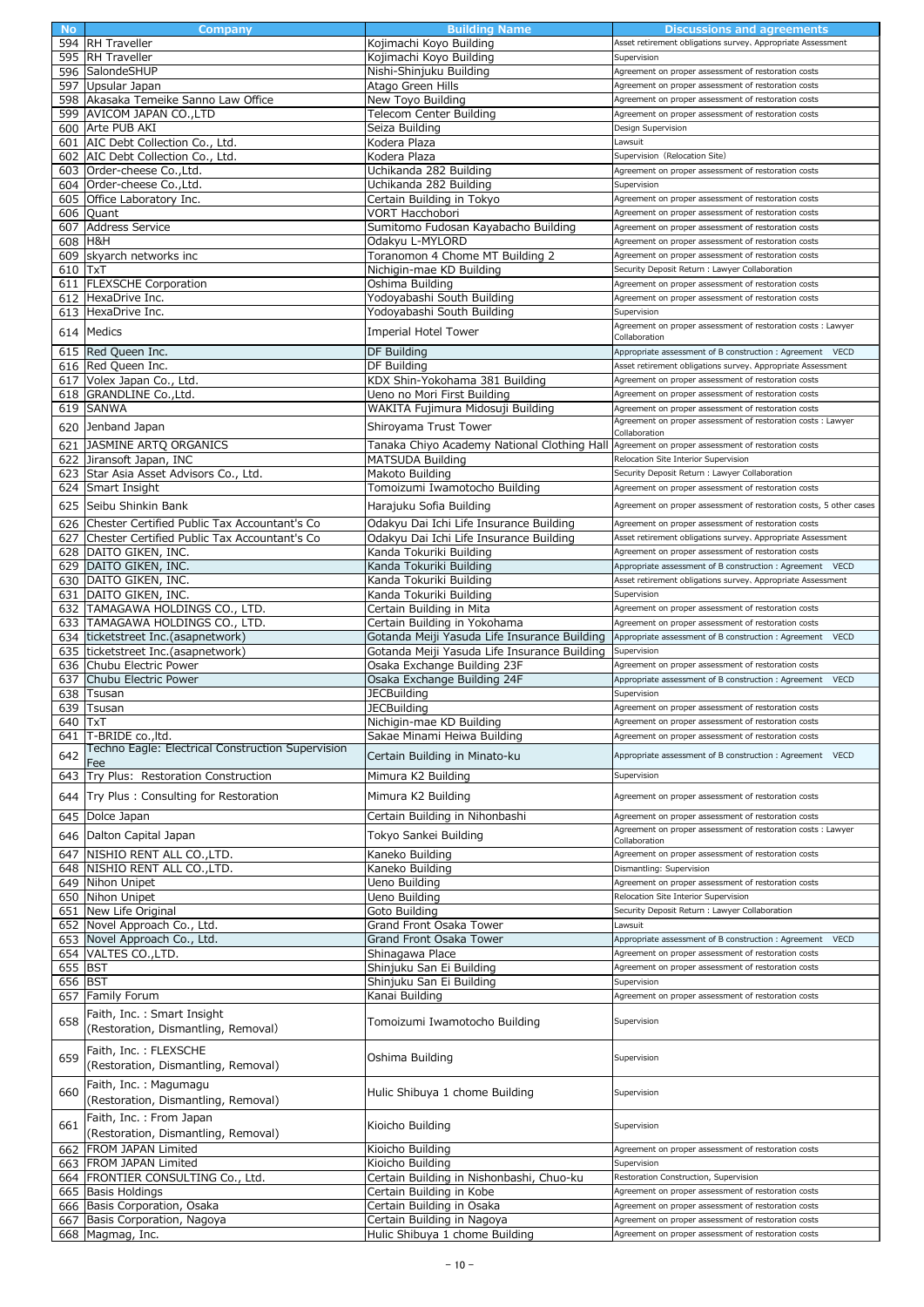|     | Company                                                                 | <b>Building Name</b>                                   | <b>Discussions and agreements</b>                                   |
|-----|-------------------------------------------------------------------------|--------------------------------------------------------|---------------------------------------------------------------------|
|     | 669 Magmag, Inc.                                                        | Hulic Shibuya 1 chome Building                         | Supervision                                                         |
|     |                                                                         |                                                        |                                                                     |
| 670 | mooi bres                                                               | Sakurabashi IM Building                                | Agreement on proper assessment of restoration costs                 |
| 671 | mooi bres                                                               | Sakurabashi IM Building                                | Appropriate assessment of B construction : Agreement<br><b>VECD</b> |
| 672 | mooi bres                                                               | Sakurabashi IM Building                                | Asset retirement obligations survey. Appropriate Assessment         |
|     | 673 Nexus Plus                                                          | Certain Building in Tokyo                              | Agreement on proper assessment of restoration costs                 |
|     |                                                                         |                                                        |                                                                     |
|     | 674 UNITED, Inc.                                                        | Umeda Hanshin Dai-1 Building                           | Agreement on proper assessment of restoration costs                 |
|     | 675 UNITED, Inc.                                                        | Umeda Hanshin Dai-1 Building                           | Asset retirement obligations survey, Appropriate Assessment         |
|     | 676 UNITED, Inc.                                                        | Umeda Hanshin Dai-1 Building                           | Supervision                                                         |
|     |                                                                         |                                                        |                                                                     |
| 677 | vobikodo                                                                | KS∙HOYO Buildina                                       | Supervision                                                         |
| 678 | yobikodo                                                                | KS∙HOYO Building                                       | Agreement on proper assessment of restoration costs                 |
|     | 679   ReTech Inc.                                                       | Certain Building in Tokyo                              | Agreement on proper assessment of restoration costs                 |
|     |                                                                         |                                                        |                                                                     |
|     | 680 REGIMMUNE Corporation                                               | Kodenbacho Fine Building                               | Agreement on proper assessment of restoration costs                 |
|     | 681 Rock Bound Corporation                                              | Tenjin 121 Building                                    | Agreement on proper assessment of restoration costs                 |
|     | 682 Rock Bound Corporation                                              | Tenjin 121 Building                                    | VECD<br>Appropriate assessment of B construction: Agreement         |
|     |                                                                         |                                                        |                                                                     |
| 683 | NSK: Daito Giken                                                        | Certain Building                                       | Supervision                                                         |
|     | (Restoration, Dismantling, Removal)                                     |                                                        |                                                                     |
|     | 684 NSK: Daito Giken                                                    | Certain Building                                       | Appropriate Assessment of Asset Retirement Obligations              |
|     |                                                                         |                                                        |                                                                     |
|     | 685 Akindo Sushiro                                                      | Makuharii Messe                                        | Rental Brokerage                                                    |
|     | 686 GREENWAYS                                                           | Higashi-Ikebukuro Building                             | Agreement on proper assessment of restoration costs                 |
|     | 687 G and P                                                             | Akebono Building                                       | Agreement on proper assessment of restoration costs                 |
|     |                                                                         |                                                        |                                                                     |
|     | G and P                                                                 |                                                        |                                                                     |
| 688 |                                                                         | Akebono Building                                       | Security Deposit Return : Lawyer Collaboration                      |
|     | (Case of Returning security deposit)                                    |                                                        |                                                                     |
| 689 | JAPAN CARE BRAIN                                                        | Dai-20 SY Building                                     | Agreement on proper assessment of restoration costs                 |
|     | 690 Maki Corporation LTD.                                               |                                                        |                                                                     |
|     |                                                                         | Annex Building                                         | Agreement on proper assessment of restoration costs                 |
|     | 691 MICHI                                                               | Lit City Building                                      | Supervision                                                         |
|     | 692 Medium Co, Ltd.                                                     | Sky Esta                                               | Agreement on proper assessment of restoration costs                 |
|     |                                                                         |                                                        |                                                                     |
|     | 693 YAMAGATA DESIGN Co., Ltd.                                           | Ichigo Hacchobori Building                             | Agreement on proper assessment of restoration costs                 |
|     | 694 Patent Professional Corporation IPWIN                               | Certain Building in Tokyo                              | Agreement on proper assessment of restoration costs                 |
|     |                                                                         |                                                        |                                                                     |
|     | 695 Zeirishi-Hojin AKJ Partners                                         | Shiroyama Trust Tower                                  | Agreement on proper assessment of restoration costs                 |
|     | 696 DirectCloud (in Jiransoft)                                          | Certain Building in Tokyo                              | Supervision                                                         |
| 697 | <b>EXO TRAVEL JAPAN</b>                                                 | Certain Building in Azabu, Minato-ku                   | Supervision                                                         |
|     |                                                                         |                                                        |                                                                     |
|     | 698 EXO TRAVEL JAPAN                                                    | Certain Building in Azabu, Minato-ku                   | Agreement on proper assessment of restoration costs                 |
|     | 699  ism,Inc.                                                           | Certain Building in Tokyo                              | Agreement on proper assessment of restoration costs                 |
|     | 700 MARKSTYLER                                                          |                                                        | Agreement on proper assessment of restoration costs                 |
|     |                                                                         | Certain Building in Tokyo                              |                                                                     |
|     | 701 VAIO                                                                | Certain Building in Minato-ku                          | Mediation                                                           |
|     | 702 i-click.co.ltd                                                      | Shimbashi Building                                     | Agreement on proper assessment of restoration costs                 |
|     |                                                                         |                                                        |                                                                     |
|     | 703 li-click.co.ltd                                                     | Shimbashi Building                                     | Asset retirement obligations survey. Appropriate Assessment         |
|     | 704 Ishii Patent Office                                                 | Kitahama Yamamoto Building                             | Agreement on proper assessment of restoration costs                 |
|     | 705 Ims International                                                   | Anzai Building                                         | Agreement on proper assessment of restoration costs                 |
|     |                                                                         |                                                        |                                                                     |
|     | 706   Interbrand Japan                                                  | Kawakita Memorial Building                             | Agreement on proper assessment of restoration costs                 |
|     | 707 Kanto Holdings                                                      | Palace Building                                        | Supervision                                                         |
|     |                                                                         | Palace Building                                        | Agreement on proper assessment of restoration costs                 |
|     | 708 Kanto Holdings                                                      |                                                        |                                                                     |
|     | 709 Nagase PC School, Ikebukuro                                         | Certain Building in Ikebukuro                          | Agreement on proper assessment of restoration costs, 6 other cases  |
|     |                                                                         |                                                        |                                                                     |
|     | 710 Nagase PC School, Shinjuku                                          | Certain Building in Shinjuku                           | Agreement on proper assessment of restoration costs                 |
|     | 711 Nagase PC School, Shibuya                                           | Certain Building in Shibuya                            | Agreement on proper assessment of restoration costs                 |
|     |                                                                         |                                                        |                                                                     |
|     |                                                                         |                                                        |                                                                     |
|     | 712 Nagase PC School, Osaka                                             | Certain Building in Osaka                              | Agreement on proper assessment of restoration costs                 |
|     |                                                                         |                                                        |                                                                     |
|     | 713 Skyscraper Service Co., Ltd.                                        | Ikebukuro Sunshine Building                            | Supervision                                                         |
|     | 714 Skyscraper Service Co., Ltd.                                        | Ikebukuro Sunshine Building                            | Agreement on proper assessment of restoration costs                 |
|     | 715 COSMOBEAUTY CO., LTD.                                               | KDX Ikebukuro Building                                 | Agreement on proper assessment of restoration costs                 |
|     |                                                                         |                                                        |                                                                     |
|     | 716 SUN CORPORATION                                                     | Meiji Yasuda Life Insurance Building in Taito-ku       | Agreement on proper assessment of restoration costs                 |
| 717 | <b>SUN CORPORATION</b>                                                  | Meiji Yasuda Life Insurance Building in Taito-ku       | Appropriate assessment of B construction : Agreement VECD           |
|     | 718 SUN CORPORATION                                                     | Meiji Yasuda Life Insurance Building in Taito-ku       | Supervision                                                         |
|     |                                                                         |                                                        |                                                                     |
|     | 719 SunBusiness, Inc.                                                   | Certain Building in Tokyo                              | Agreement on proper assessment of restoration costs                 |
|     | 720 Jes Corporation                                                     | Yokohama Nishi-guchi SIA Building                      | Agreement on proper assessment of restoration costs                 |
|     | 721 Jenband Japan                                                       | Toranomon MT Building                                  | Agreement on proper assessment of restoration costs                 |
|     |                                                                         |                                                        |                                                                     |
|     | 722 THINKY CORPORATION                                                  | Imon Dai-2 Building                                    | Agreement on proper assessment of restoration costs                 |
|     | 723 THINKY CORPORATION                                                  | Sankyo Building                                        | Appropriate assessment of B construction                            |
|     | 724 Three-s inc.                                                        | Certain Building in Minato-ku                          | Agreement on proper assessment of restoration costs (Supervising)   |
|     |                                                                         |                                                        |                                                                     |
|     | 725 Three-s inc.                                                        | Certain Building in Minato-ku                          | Supervision(Supervising)                                            |
|     | 726 SOEI Patent & Law Firm                                              | Certain Building in Tokyo                              | Agreement on proper assessment of restoration costs                 |
|     | 727 SOEI Patent & Law Firm                                              | Certain Building in Tokyo                              | Supervision                                                         |
|     |                                                                         |                                                        |                                                                     |
|     | 728 Daigaku Kyoiku Kenkyusho                                            | Fuji Building                                          | Agreement on proper assessment of restoration costs                 |
|     | 729 Daigaku Kyoiku Kenkyusho                                            | Fuji Building                                          | Supervision                                                         |
|     | 730 Daigaku Kyoiku Kenkyusho                                            | Fuji Building                                          | Asset retirement obligations survey. Appropriate Assessment         |
|     |                                                                         |                                                        |                                                                     |
|     | 731 Mr. Takashima                                                       | Beola Place                                            | Discussion of Deposit Refund                                        |
|     | 732 Nakazawasosetsu Co., Ltd.                                           | keikyu Dai-7 Building                                  | Agreement on proper assessment of restoration costs                 |
|     |                                                                         | keikyu Dai-7 Building                                  | Supervision                                                         |
|     | 733 Nakazawasosetsu Co., Ltd.                                           |                                                        |                                                                     |
|     | 734 New Life Original                                                   | Goto Building                                          | Security Deposit Return : Lawyer Collaboration                      |
|     | 735 BCC Corporation                                                     | Kamiyacho MT Building                                  | Security Deposit Return : Lawyer Collaboration                      |
|     |                                                                         |                                                        | Agreement on proper assessment of restoration costs                 |
|     | 736 vi-vo                                                               | Ecclesia Hills Tameikesanno                            |                                                                     |
| 737 | Future Link Table                                                       | Kohiku. Tokyu SC                                       | Agreement on proper assessment of restoration costs                 |
|     | 738 foolenlarge                                                         | Certain Building in Tokyo                              | Agreement on proper assessment of restoration costs                 |
|     |                                                                         |                                                        |                                                                     |
|     | 739 FUTABA ASSOCIATES CO.,LTD.                                          | Meieki East                                            | Agreement on proper assessment of restoration costs                 |
|     | 740 Frencel Co., Ltd.                                                   | SE Sapporo Building                                    | Agreement on proper assessment of restoration costs                 |
|     |                                                                         |                                                        | Agreement on proper assessment of restoration costs                 |
| 741 | Pentia Valve                                                            | Certain Building in Taito-ku                           |                                                                     |
|     | 742 Miura International Patent Office                                   | Marumashi Kojimachi Building                           | Agreement on proper assessment of restoration costs                 |
|     | 743 mikjapan Co., Ltd.                                                  | Certain Building in Tokyo                              | Supervision                                                         |
|     |                                                                         |                                                        |                                                                     |
|     | 744 mikjapan Co., Ltd.                                                  | Certain Building in Tokyo                              | Agreement on proper assessment of restoration costs                 |
|     | 745 Medical Inc.                                                        | Certain Building in Tokyo                              | Agreement on proper assessment of restoration costs                 |
|     |                                                                         |                                                        | corporate revitalization: A D R                                     |
|     | 746 Momo Orthopedic Clinic                                              | Katsushika, Koto-ku                                    |                                                                     |
|     | 747 Yamaguchi Building Management                                       | Certain Shoppong. Center                               | corporate revitalization: A D R : Charge Settlement                 |
|     | 748 Logic factory Co., Ltd                                              | Certain Building in Tokyo                              | Agreement on proper assessment of restoration costs                 |
|     |                                                                         |                                                        |                                                                     |
|     | (S Build)<br>749 Logic factory Co., Ltd<br>750 WORLD TRAVEL SYSTEM INC. | Certain Building in Tokyo<br>Certain Building in Tokyo | Supervision<br>Agreement on proper assessment of restoration costs  |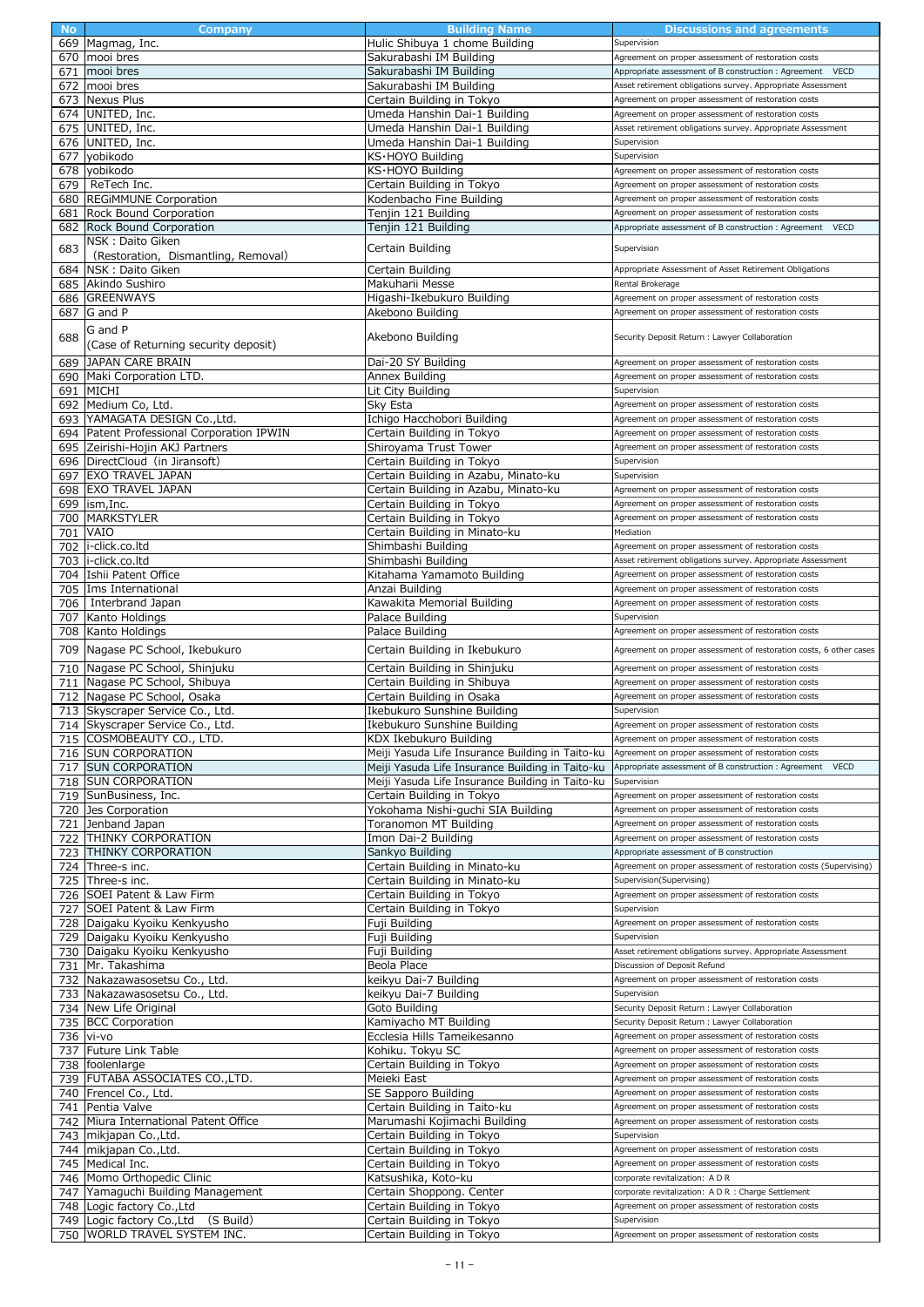|           |                                         | <b>Building Name</b>                    |                                                                                                                                  |
|-----------|-----------------------------------------|-----------------------------------------|----------------------------------------------------------------------------------------------------------------------------------|
| <b>No</b> | Company                                 |                                         | Discussions and agreements                                                                                                       |
| 751       | <b>SANTERE Corporation</b>              | Certain Building in Tokyo               | Agreement on proper assessment of restoration costs                                                                              |
| 752       | GRC Co, Ltd                             | Certain Building in Tokyo               | Agreement on proper assessment of restoration costs                                                                              |
| 753       | Three-s inc.                            | Certain Building in Minato-ku           | C Construction Supervision                                                                                                       |
|           | 754 Three-s inc.                        | Certain Building in Minato-ku           | Agreement on proper assessment of restoration costs                                                                              |
| 755       | BLESS Co, Ltd.                          | Certain Building in Tokyo               | Rent assessment Service                                                                                                          |
| 756       | <b>Benesse Holdings</b>                 | Jinbocho Mitsui Building                | kestoration que to the Onice integration expansion pian, , keductioi                                                             |
| 757       | Simul International, Inc.               | Shinjuku Sanei Building                 | <del>A'Subsiaiary or benesse noiaings, נווכ., רוחמוכומו agreement io</del>                                                       |
|           |                                         |                                         |                                                                                                                                  |
| 758       | amadana corp.                           | Harajuku Dohi Building                  | Restoration due to the office relocation, Reduction work<br>kestoration que to the Onice integration expansion pian, , keduction |
| 759       | MCJ                                     | <b>CS Tower</b>                         |                                                                                                                                  |
| 760       | Shuwa System                            | Nogizaka Juko Building                  | MCJ Consolidated Subsidiary, Reduction work for restoration                                                                      |
| 761       | aprecio                                 | Sanko Building                          | MCJ Consolidated Subsidiary, Reduction work for restoration                                                                      |
| 762       | Pac-Ex                                  | Terasaka Shinko Building                | Requested by Tokyo Yamate Law Office, Collaborative work                                                                         |
| 763       | Tibanne Co. Ltd.                        | CROSS OFFICE Shibuya Medio              | Deposit settlement and surrender agent services due to bankruptcy                                                                |
|           |                                         |                                         | Decision from BITCOIN's MTGOX Trustee Attorney                                                                                   |
|           |                                         | Aobadai Tower                           | Settlement of mid-term termination of lease contracts due to                                                                     |
| 764       | Mr. Mark Karpelès                       |                                         | bankruptcy Decision from BITCOIN's MTGOX Trustee Attorney                                                                        |
|           |                                         |                                         | Shonan Beauty Clinic                                                                                                             |
| 765       | <b>SBC Medical Group</b>                | West Trio 2                             | Re-commissioned by a certain real estate consultant company.                                                                     |
| 766       | <b>ILLUMS JAPAN</b>                     | Koshigaya Lake Town                     | Cream puff "HIROTA" subsidiary                                                                                                   |
| 767       | Shade3D                                 | Land Cross Shibuya                      | Financial agreement for restoration                                                                                              |
| 768       | SYSTEM RESEARCH CO., LTD.               | Ikebukuro Aoyagi Building               | Financial agreement for restoration                                                                                              |
|           |                                         |                                         |                                                                                                                                  |
| 769       | Jiransoft Japan, INC.                   | Matsuda Building                        | Financial agreement for restoration                                                                                              |
| 770       | Saint Media                             | Shinjuku Sumitomo Building              | Financial agreement for restoration                                                                                              |
| 771       | Saint Media                             | Akashi Imabashi Building                | Restoration reduction consulting                                                                                                 |
| 772       | <b>WILL GROUP</b>                       | Applause Tower                          | Restoration reduction consulting                                                                                                 |
|           |                                         |                                         | Office integration expansion plan,                                                                                               |
| 773       | <b>WILL GROUP</b>                       | Ishiyama Building                       | Relocation and expansion to Harmony Tower, Agreement on the                                                                      |
|           |                                         |                                         | contribution of the restoration part, Sustainable                                                                                |
|           | 774 PLUS Corporation, JOINTEX-Company   | JPR Chiba Building                      | Subcontracted by a certain real estate consulting company                                                                        |
| 775       | <b>ASKUL Corporation</b>                | Shinjuku Mitsui Building                | Subcontracted by a certain real estate consulting company                                                                        |
|           |                                         |                                         | Supervision of B Construction assessment of floor expansion work,                                                                |
| 776       | GMO Internet, Inc.                      | Cerulean Tower                          | Assessment work                                                                                                                  |
|           |                                         |                                         | Assessment and supervision of C Construction for floor expansion                                                                 |
| 777       | GMO Internet, Inc.                      | Cerulean Tower                          | work, Assessment work                                                                                                            |
| 778       | GMO Internet, Inc.                      | Cerulean Tower                          | Floor expansion and low voltage work assessment and supervision,                                                                 |
|           |                                         |                                         | Assessment work                                                                                                                  |
| 779       | GMO Internet, Inc.                      | Grand Front Osaka                       | Supervision of B Construction assessment of floor expansion work,                                                                |
|           |                                         |                                         | Assessment work                                                                                                                  |
| 780       | GMO Internet, Inc.                      | Grand Front Osaka                       | Assessment and supervision of C Construction for floor expansion                                                                 |
|           |                                         |                                         | work, Assessment work                                                                                                            |
| 781       | GMO Internet, Inc.                      | Grand Front Osaka                       | Floor expansion and low voltage work assessment and supervision,                                                                 |
|           |                                         |                                         | Assessment work                                                                                                                  |
| 782       | GMO PAYMENT GATEWAY, INC.               | Shibuya Square                          | Office integration expansion plan, , Assessment work·Reduction                                                                   |
|           |                                         |                                         | work for restoration                                                                                                             |
| 783       | Advanced Technology & Planning Co, Ltd. | YUWA Building                           | Constructed by a tenant-recommended company                                                                                      |
| 784       | WINLIGHT Co., Ltd.                      | Sumitomo Fudosan Akihabara Building     | Restoration due to the office relocation, Reduction work, C                                                                      |
|           |                                         |                                         | construction dismantling by tenant recommended company                                                                           |
| 785       | T&H CO.LTD                              | Ebisu Garden Place                      | Collaborative work with Tokyo Yamate Law Office                                                                                  |
| 786       | ThinkethBank Co., Ltd                   | Yokohama Sky Building                   | Restoration due to the office relocation, Reduction work                                                                         |
|           | 787 eXtreak, inc.                       | Sumitomo Fudosan Shiba Building         | Requested by Shield Group Holding Co., Ltd., 3 other cases                                                                       |
|           |                                         |                                         | Subcontracted by a certain real estate consulting company                                                                        |
| 788       | <b>TSUKUI CORPORATION</b>               | Mitsui Life Insurance Kashiwa Building  | Subcontracted by a certain real estate consulting company, 5other                                                                |
|           |                                         |                                         | cases                                                                                                                            |
| 789       | Saint Media                             | Shinjuku 3 Chome Building               | Floor expansion plan, large-scale renovation work (Will Group)                                                                   |
| 790       | <b>WILL GROUP</b>                       | Shibuya Miami Building                  | Office expansion integration plan, Reduction work for restoration                                                                |
|           |                                         |                                         |                                                                                                                                  |
| 791       | <b>WILL GROUP</b>                       | Sendai KT Building                      | Office expansion integration plan, Reduction work for restoration                                                                |
| 792       | Donuts Co. Ltd.                         | Shibuya Dogenzaka Tokyu Building        | Office expansion integration plan, Reduction work for restoration                                                                |
|           |                                         |                                         |                                                                                                                                  |
| 793       | ThinkethBank Co., Ltd                   | Shijo SET Building                      | Financial agreement for restoration                                                                                              |
| 794       | Takeda Bio Development Center Limited.  | JR East Building                        | Partial Restoration: Move-out without Restoration, Sustainable                                                                   |
| 795       | CyberBuzz, Inc.                         | Prime Plaza                             | Office integration expansion plan, Assessment of A / B Construction,                                                             |
|           |                                         |                                         | Ordering                                                                                                                         |
|           | 796 CyberAgent                          | Mark City                               | Office integration expansion plan, Assessment of A / B Construction,                                                             |
|           |                                         |                                         | Ordering                                                                                                                         |
|           |                                         |                                         | Office integration expansion plan, Assessment of A / B Construction,                                                             |
| 797       | CyberAgent                              | Shibuya FP Building                     | Ordering                                                                                                                         |
| 798       | CyberAgent                              | G Square                                | Office integration expansion plan, Collaborative work with Tokyo                                                                 |
|           |                                         |                                         | Yamate Law Office                                                                                                                |
| 799       | <b>CA Mobile</b>                        | Shibuya Infoss Tower                    | Office integration expansion plan, Reduction work for restoration                                                                |
| 800       | <b>PLUS Corporation</b>                 | Yokohama Daiei Building                 | Subcontracted by a certain real estate consulting company, 6 other                                                               |
|           |                                         |                                         | cases                                                                                                                            |
| 801       | <b>PLUS Corporation</b>                 | Daiwa Higashi-Ikebukuro                 | Special bid, Restoration, Construction                                                                                           |
| 802       | Saint Media                             | Korean Scholarship Foundation Building  | Office expansion integration plan, Reduction work for restoration                                                                |
|           |                                         |                                         | Restoration due to the Office integration expansion plan, , Reduction                                                            |
| 803       | h.a.n.d. Inc.                           | Dai-1 Chojiya Building                  | work                                                                                                                             |
|           | 804 eSA, Inc.                           | Nihonbashi Tachibana Building           | Financial agreement for restoration, Agreement for Security Deposit                                                              |
|           |                                         |                                         | Return<br>Premature cancenation or inxed-term building leasing, settlement                                                       |
| 805       | <b>OURS DINING</b>                      | Aeon Mall                               |                                                                                                                                  |
| 806       | JAPAN GALS co., ltd                     | Landic Toranomon Building               | Restoration due to the office relocation, Reduction work                                                                         |
| 807       | <b>ILLUMS JAPAN</b>                     | Koshigaya Lake Town                     | Restoration due to the office relocation, Reduction work                                                                         |
| 808       | <b>IMACREA</b>                          | Masuman Building                        | Restoration due to the office relocation, Reduction work                                                                         |
| 809       | Higo Labor Management Office            | Crystal Park Building                   | Tax accountant corporation management service group                                                                              |
|           |                                         |                                         | Collaborative work with Tokyo Yamate Law Office                                                                                  |
| 810       | Tomo J.S.P.                             | Dai-2 Ueno Building                     | Financial agreement for restoration                                                                                              |
| 811       | ImageONE Co., Ltd.                      | Odakyu Dai Ichi Life Insurance Building | Office relocation and expansion plan                                                                                             |
|           | pleiades Inc.                           |                                         |                                                                                                                                  |
| 812       |                                         | Lune Aoyama Building                    | Serrender agent service due to M&A                                                                                               |
| 813       | Million Oaks                            | Success Aoyama Building                 | Serrender agent service due to store closure                                                                                     |

 $\ddot{\times}$ 

 $\ddot{\times}$  $\ddot{\times}$ 

 $\ddot{\times}$  $\ddot{\times}$ 

 $\ddot{\times}$ 

 $\ddot{\times}$ 

 $\ddot{\times}$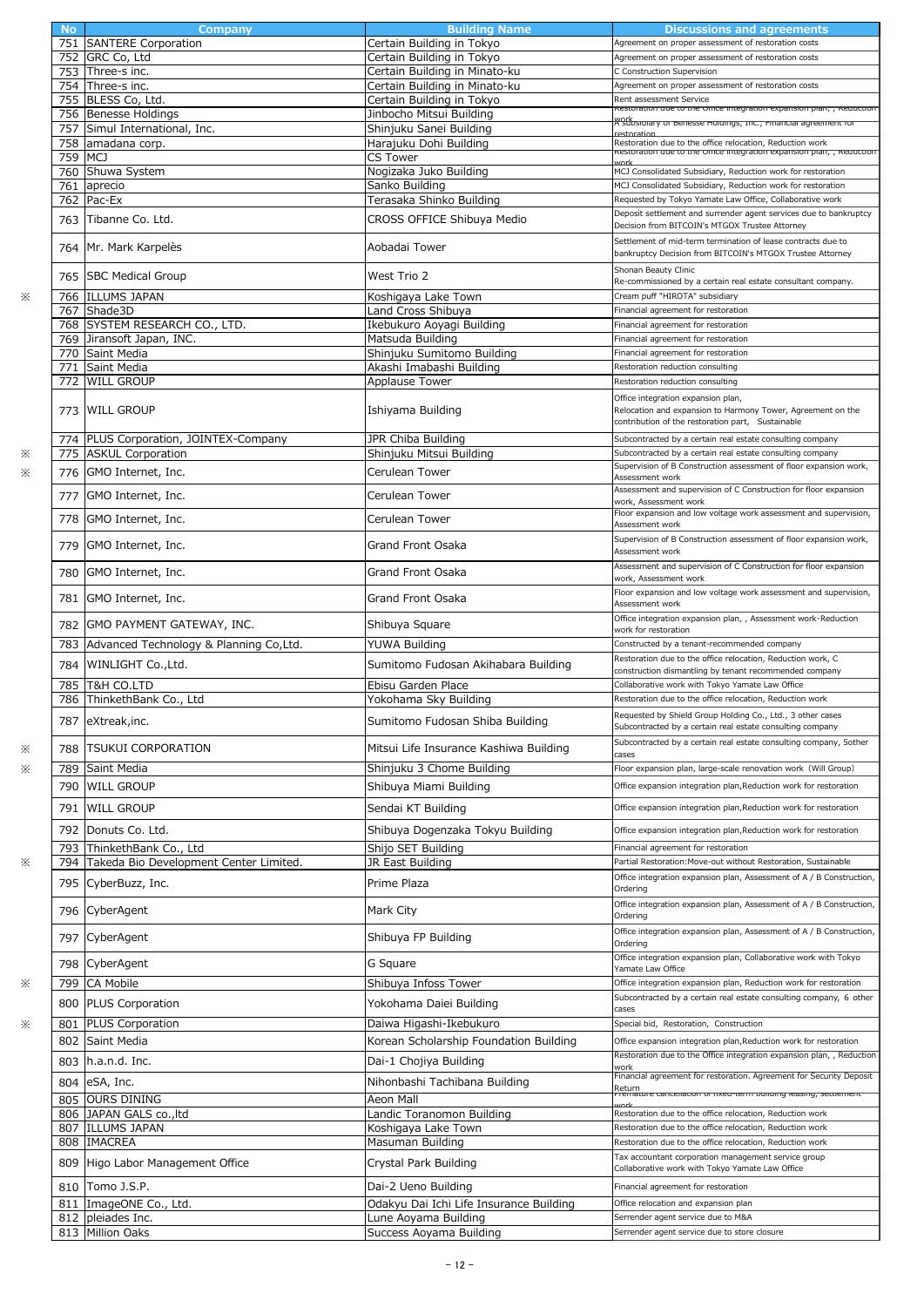|   | <b>No</b> | Company                                                        | <b>Building Name</b>                               | <b>Discussions and agreements</b>                                                                                                  |
|---|-----------|----------------------------------------------------------------|----------------------------------------------------|------------------------------------------------------------------------------------------------------------------------------------|
| ፠ |           | 814 YAKUSHIDO                                                  | Kashikichi Ningyocho Building                      | Subcontracted by a certain real estate consulting company                                                                          |
|   |           | 815 AEM&COMPANY CO., LTD.                                      | East Shibuya Building                              | Appropriate Assessment of Restoration Asset retirement obligations                                                                 |
|   |           |                                                                |                                                    |                                                                                                                                    |
|   |           | 816 TZB CO. LTD.                                               | Matsumoto Building                                 | Collaborative work with Tokyo Yamate Law Office                                                                                    |
|   |           | 817 Zippy-Production, Inc.                                     | Ebisu MF Building                                  | Subcontracted by a certain real estate consulting company                                                                          |
|   |           |                                                                |                                                    |                                                                                                                                    |
| ፠ |           | 818 P and F                                                    | <b>TDC Building</b>                                | Appropriate Assessment of Restoration Asset retirement obligations                                                                 |
|   |           | 819 DimageShare Inc                                            | Hulic Kakigaracho Dai-2 Building                   | Subcontracted by a certain real estate consulting company                                                                          |
|   |           | 820 APF Holdings                                               | Konami Sports Center Building                      | Land and Building Survey, Assessment, Lawyer Collaboration                                                                         |
|   |           |                                                                |                                                    |                                                                                                                                    |
|   |           | 821 JTB Printing                                               | Mejiro NT Building                                 | Purchase of own building, Office expansion and relocation                                                                          |
|   |           | 822 JTB Paper Trading Co., Ltd.                                | Toshin Higashi-Ikebukuro Building                  | <mark>שטפ נט ויומא, כטוומטטו מנועפ שטוג שונוז טגעווט מ Pratine (אננטוזופיז ה</mark> נ                                              |
|   |           |                                                                |                                                    |                                                                                                                                    |
|   |           | 823 Straumann Japan                                            | JR East Building                                   | Partial Restoration: Move-out without Restoration, Sustainable<br>rremature cancenation or rixed-term pulluling leasing, settlemer |
|   |           | 824 One Meizu                                                  | Summit Store Kinuta                                |                                                                                                                                    |
|   |           | 825 Mobile Factory                                             | Gotanda Kowa Building                              | Reduction work for restoration                                                                                                     |
|   |           |                                                                |                                                    |                                                                                                                                    |
|   |           | 826 Dyflex corp.                                               | Tosho Building                                     | Reduction work for restoration                                                                                                     |
|   |           | 827 Dyflex corp.                                               | <b>NS Building</b>                                 | Reduction work for restoration                                                                                                     |
|   |           |                                                                | Hamamatsu Act Tower                                |                                                                                                                                    |
|   |           | 828 Maxsupport                                                 |                                                    | Reduction work for restoration due to the office integration                                                                       |
|   |           | 829 Maxsupport                                                 | Machida Leo Building                               | Reduction work for restoration due to the office integration                                                                       |
|   |           | 830 Maxsupport                                                 | Gotanda Park Side                                  | Reduction work for restoration due to the office integration                                                                       |
|   |           |                                                                |                                                    |                                                                                                                                    |
|   |           | 831 Maxsupport                                                 | Alfa Building                                      | Reduction work for restoration due to the office integration                                                                       |
|   |           | 832 GAMO                                                       | Yokohama Land Mark Tower                           | Reduction work for restoration                                                                                                     |
|   |           | 833 Yamaguchi Building Management                              | AEON mall Takasaki                                 | Serrender agent service due to store closure. Lawyer Collaboration                                                                 |
|   |           |                                                                |                                                    |                                                                                                                                    |
|   |           | 834 Yamaguchi Building Management                              | Koshigaya Lake Town                                | Serrender agent service due to store closure                                                                                       |
|   |           | 835 Cresent Partners                                           | NK Shinwa Building                                 | Restoration due to the office relocation, Reduction work                                                                           |
|   |           |                                                                |                                                    |                                                                                                                                    |
|   |           | 836 Keyword marketing                                          | Shin-Yokohama Square Building                      | Restoration due to the office relocation, Reduction work                                                                           |
|   |           | 837 SHINGI CORPORATION                                         | Meisan. Tameike Building                           | Restoration due to the office relocation, Reduction work                                                                           |
|   |           | 838 DIP Corporation                                            | Maruyama Nissei Building                           | Restoration due to the office relocation, Reduction work                                                                           |
|   |           |                                                                |                                                    |                                                                                                                                    |
|   |           | 839 COSMONET CO., LTD.                                         | Urban Shimbashi Building                           | Subcontracted by a certain real estate consulting company                                                                          |
| ፠ |           | 840 I-FREEK MOBILE INC.                                        | Mark City                                          | Restoration B Construction, Appropriate Assessment                                                                                 |
|   |           | 841 EJK Japan, Ltd.                                            | Akasaka Dai-1 Building                             | Restoration due to the office relocation, Reduction work                                                                           |
|   |           |                                                                |                                                    |                                                                                                                                    |
|   |           | 842 Career Mart                                                | Arsorti Nishi-Shinjuku Building                    | Restoration due to the office relocation, Reduction work                                                                           |
|   |           | 843 Job Unity                                                  | J Grande III                                       | Restoration due to the office relocation, Reduction work                                                                           |
|   |           |                                                                |                                                    |                                                                                                                                    |
|   |           | 844 Liaison Partners, Inc.                                     | Craine Toranomon Building                          | Subcontracted by a certain real estate consulting company                                                                          |
|   |           | 845 Biz Co., Ltd.                                              | Floral Akihabara                                   | Restoration due to the office relocation, Reduction work                                                                           |
|   |           | 846 ASKUL Corporation                                          | Sun ast Tatsumi                                    | Subcontracted by a certain real estate consulting company                                                                          |
|   |           |                                                                |                                                    |                                                                                                                                    |
| ፠ |           | 847 Strawberry Corporation                                     | Metropolitan Plaza                                 | Financial agreement for restoration                                                                                                |
| ፠ | 848       | CAVE Interactive CO., LTD.                                     | Okido Chosha                                       | Reduction work for restoration                                                                                                     |
| ※ |           |                                                                |                                                    |                                                                                                                                    |
|   |           | 849 And Plus Agency                                            | TSI Hakozaki                                       | Restoration due to the office relocation, Reduction work                                                                           |
|   |           | 850 EPX Corp.                                                  | Sakai Suehiro Building                             | Collaborative work with a certain major general law firm                                                                           |
|   |           | 851 eXtreak, inc.                                              | Sapporo Kogure Building                            | Reduction work for restoration                                                                                                     |
|   |           |                                                                |                                                    |                                                                                                                                    |
|   |           | 852 ART CRAFT SCIENCE KK                                       | Metro Yamashita Building                           | Restoration due to the office relocation, Reduction work                                                                           |
|   |           | 853 KIYOU GROUP                                                | Pacific Nishi Umeda                                | Reduction work for restoration                                                                                                     |
|   |           | 854 KIYOU GROUP                                                | Musashi Building                                   | Reduction work for restoration                                                                                                     |
|   |           |                                                                |                                                    |                                                                                                                                    |
|   |           | 855 KIYOU GROUP                                                | Flower Road Building                               | Reduction work for restoration                                                                                                     |
|   |           | 856 Tomonokai Co., Ltd.                                        | Shibuya 2 chome Building                           | Constructed by a tenant-recommended company                                                                                        |
|   |           | 857 FMI Corporation                                            | Sunroad Hamamatsucho TM Building                   | Reduction work for restoration                                                                                                     |
|   |           |                                                                |                                                    |                                                                                                                                    |
|   |           | 858 Dream Ware Inc.                                            | Park West Building                                 | Restoration due to the office relocation, Reduction work                                                                           |
|   |           | 859 FullSpeed Inc                                              | Shibuya Mark City West                             | Reduction work for restoration                                                                                                     |
|   |           | 860 S&S Engineering Corp.                                      | Kawasaki-ekimae Tower Repark                       | Reduction work for restoration                                                                                                     |
|   |           |                                                                |                                                    |                                                                                                                                    |
|   |           | 861 BroadBand Tower, Inc.                                      | Sumitomo Shin Akasaka Building                     | Office expansion project, Moved to Uchisaiwaicho Tokyu Building                                                                    |
|   |           | 862 BroadBand Tower, Inc.                                      | Uchisaiwaicho Tokyu Building                       | Reduction work for restoration                                                                                                     |
|   |           | 863 TELSYS NETWORK                                             |                                                    |                                                                                                                                    |
|   |           |                                                                | Tokyo Opera City Building                          | Reduction work for restoration                                                                                                     |
|   |           | 864 e-communications Inc.                                      | Sanno Grand Building                               | Reduction work for restoration                                                                                                     |
|   |           | 865 Servants international Corporation                         | Land Cross Shinjuku 5 Chome Building               | Restoration due to the office relocation, Reduction work                                                                           |
|   |           |                                                                |                                                    |                                                                                                                                    |
|   |           | 866 Harmonick                                                  | IPB Ochanomizu Building                            | Restoration due to the office relocation, Reduction work                                                                           |
|   |           | 867 cibis. Inc.                                                | Toho Tokyo Shiba Building                          | Restoration due to the office relocation, Reduction work                                                                           |
|   |           | 868 Leave a Nest Co., Ltd.                                     | VARCA Yotsuya                                      | Restoration due to the office relocation, Reduction work                                                                           |
|   |           |                                                                |                                                    |                                                                                                                                    |
|   |           | 869 bioindicator coltd.                                        | Lars Building                                      | Restoration due to the office relocation, Reduction work                                                                           |
|   |           | 870 Japan Consumer Marketing Research Institute                | Sanbancho KS Building                              | Reduction work for restoration                                                                                                     |
|   | 871       | Open Loop Partners, Inc.                                       | MARUKAWA Mejeki Building                           | Restoration due to the office relocation, Reduction work                                                                           |
|   |           |                                                                |                                                    |                                                                                                                                    |
|   |           | 872 TSUKUI CORPORATION                                         | Matsumoto Chuo Building                            | Reduction work for restoration                                                                                                     |
| ፠ |           | 873   TSUKUI CORPORATION                                       | Nihon Life Insurance Asahikawa Shijo Dori Building | Reduction work for restoration                                                                                                     |
| ※ |           | 874 TSUKUI CORPORATION                                         | Fukui Broadcasting Kaikan                          | Reduction work for restoration                                                                                                     |
|   |           |                                                                |                                                    |                                                                                                                                    |
|   |           | 875 T&S Ltd.                                                   | EastWestBuilding                                   | Restoration due to the office relocation, Reduction work                                                                           |
|   |           | 876 ZIPPY PRODUCTION, INC.                                     | Ebisu MF Building                                  | Reduction work for restoration                                                                                                     |
|   |           | 877 Impression Inc.                                            | AXALL ROPPONGI                                     | Collaborative work with Kioichohigashi Law Office                                                                                  |
|   |           |                                                                |                                                    |                                                                                                                                    |
|   |           | 878 Speed Partners                                             | Mutsumi Building                                   | Restoration due to the office relocation, Reduction work                                                                           |
|   |           | 879 DataDirect Networks Japan, Inc.                            | Sanbancho Duplex Building                          | Subcontracted by a certain real estate consulting company                                                                          |
|   |           |                                                                |                                                    |                                                                                                                                    |
|   |           |                                                                |                                                    |                                                                                                                                    |
|   |           | 880 FMI Corporation                                            | Hamamatsucho TS Building                           | Reduction work for restoration                                                                                                     |
| ፠ |           | 881 LINK, INC.                                                 | Da Vinci Tamachii Building                         | Reduction work for restoration                                                                                                     |
|   |           |                                                                |                                                    | Reduction work for restoration                                                                                                     |
|   | 882       | Visual Research Co.                                            | Ryoshin Yaesu Building                             |                                                                                                                                    |
|   |           | 883 WORKPORT, inc.                                             | Imasu Kita-Shinagawa Building                      | Reduction work for restoration                                                                                                     |
|   |           | 884 Will Proud Holdings LTD.                                   | Urban Kita-Aoyama Building                         | Reduction work for restoration                                                                                                     |
|   |           |                                                                |                                                    |                                                                                                                                    |
|   |           | 885 Heartandbrain inc.                                         | Urban Kita-Aoyama Building                         | Reduction work for restoration                                                                                                     |
|   |           | 886 Raiches International Co., Ltd.                            | Moto Akasaka Building                              | Reduction work for restoration                                                                                                     |
|   | 887       | Open Loop inc.                                                 | Gala Shibuya Honmachi                              | Office integration plan                                                                                                            |
|   |           |                                                                |                                                    |                                                                                                                                    |
|   |           | 888 Open Loop inc.                                             | Asahi Funabashi Building                           | Office integration plan                                                                                                            |
|   |           | 889 Open Loop inc.                                             | <b>EKO Building</b>                                | Office integration plan                                                                                                            |
|   |           |                                                                |                                                    | Office integration plan                                                                                                            |
|   | 890       | Open Loop inc.                                                 | Fukuoka Motogami Center                            | <del>omce integration pian, constructed by a tenant-recommende</del> d                                                             |
|   |           | 891 Open Loop inc.                                             | Da Vinci Building                                  |                                                                                                                                    |
|   | 892       | Open Loop Partners, Inc.                                       | Perene Wahei Building                              | Office integration plan                                                                                                            |
|   |           |                                                                |                                                    |                                                                                                                                    |
|   |           | 893 Open Loop Partners, Inc.                                   | Taikobou Building                                  | Office integration plan                                                                                                            |
|   |           | 894 Open Loop Partners, Inc.                                   | Nichi Sumikin Tachikawa Building                   | Office integration plan                                                                                                            |
|   |           | 895 Open Loop Partners, Inc.                                   | Okazaki Center Building                            | Office integration plan                                                                                                            |
|   |           |                                                                |                                                    | Office integration plan                                                                                                            |
|   |           | 896 Open Loop Partners, Inc.                                   | Nomura 2-10Building                                |                                                                                                                                    |
|   |           | 897 Open Loop Partners, Inc.<br>898 Curtis Instruments Pacific | Inukai Building<br>Dai-6 Toyo Kaiji Building       | Office integration plan<br>Project Management, Construction Management Service                                                     |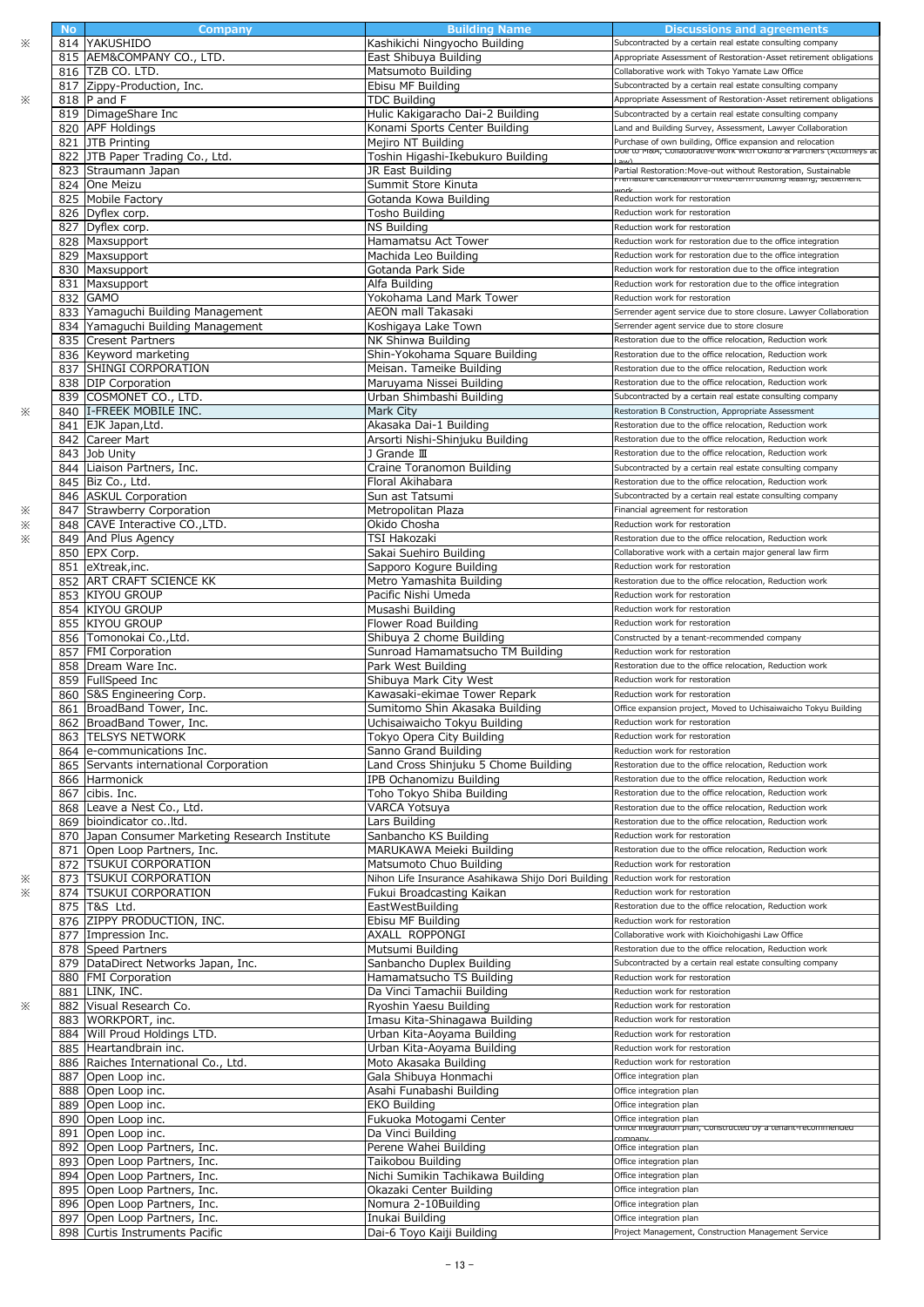|           | <b>Company</b>                                  | <b>Building Name</b>                                  |                                                                                                                            |
|-----------|-------------------------------------------------|-------------------------------------------------------|----------------------------------------------------------------------------------------------------------------------------|
| <b>No</b> |                                                 |                                                       | Discussions and agreements<br>Requested by a major general law firm : Restoration Lawsuit                                  |
|           | 899 Y Company                                   | Shinjuku First West                                   |                                                                                                                            |
|           | 900 ESTYLE, Inc.                                | Kondo Building                                        | Subcontracted by a corporate revitalization consultant company                                                             |
|           | 901 Green Innovations Holdings.                 | Yokohama Nishi-guchi SIA Building                     | Reduction work for restoration                                                                                             |
| 902       | Green Innovations Holdings.                     | Token Shibuya Building                                | Reduction work for restoration                                                                                             |
|           | 903 MediaForce Co., Ltd                         | Yasuke Building                                       | Reduction work for restoration                                                                                             |
|           | 904 VECTOR INC.                                 | Tokyo Club Building                                   | VE Consultimg for reducing B construction work                                                                             |
|           | 905 NNI Corporation                             | Terasaki Dai-2 Building                               | Restoration due to the office relocation, Reduction work                                                                   |
|           | 906 Nippon Otis Elevator Company                | Dai-2 Yoshida Building                                | Restoration due to the office relocation, Reduction work                                                                   |
| 907       | <b>NICHIE</b>                                   | Mutsumi Building                                      | Restoration due to the office relocation, Reduction work                                                                   |
| 908       | <b>LAS CHICAS</b>                               | Nihon Sogo Jisho Dai-2 Building                       | Due to Rehabilitation Law of Japan Sohgoh Real Estate Company,                                                             |
|           |                                                 |                                                       | Returning of Security Deposit, Serrender agent service                                                                     |
| 909       | Job West                                        | Shinjuku Hokuto Building                              | Restoration due to the office relocation, Reduction work                                                                   |
|           | 910 BRID Co., Ltd.                              | Mono Step Building                                    | Restoration due to the office relocation, Reduction work                                                                   |
|           | 911 CREEK & RIVER Co., Ltd.                     | Aika Building                                         | Office integration & expansion plan                                                                                        |
|           | 912 CREEK & RIVER Co., Ltd.                     | Agua Dojima Building                                  | Office integration & expansion plan                                                                                        |
|           | 913 CREEK & RIVER Co., Ltd.                     | Plus Canada Building                                  | Office integration & expansion plan                                                                                        |
|           | 914 b-style                                     | Ai Town Plaza                                         | Constructed by a tenant-recommended company                                                                                |
|           | 915 Value Create Inc.                           | Minami-Aoyama Homes                                   | Constructed by a tenant-recommended company                                                                                |
|           | 916 Brand Dialog                                | Central Shintomicho Building                          | Appropriate Assessment of Restoration                                                                                      |
| 917       | Ken Millenium                                   | Jiji Press Building                                   | Construction by a building tenant recommended company                                                                      |
|           | 918 TSUKUI CORPORATION                          | Daiei Nissei Kumagaya Building                        | Office integration plan                                                                                                    |
|           | 919 e-kids                                      | Asuka Building                                        | Restoration due to the office relocation, Reduction work                                                                   |
|           | 920 EWIG CO.Ltd.                                | Dai-32 Arai Building                                  | Restoration due to the office relocation, Reduction work                                                                   |
|           | 921 HP Systems                                  | Time 24 Building                                      | Restoration due to the office relocation, Reduction work                                                                   |
| 922       | Net Marketing Co. Ltd.                          | Ogasawararyu kaikan                                   | Restoration due to the office relocation, Reduction work                                                                   |
|           | 923 YOMIURI IS INC.                             | Utsunomiya Daido Life Insurance Building              | Office integration plan                                                                                                    |
|           | 924 Manufacturing Science and Technology Center | Toranomon Mori Building                               | constructed by a tenant-recommended company, Project                                                                       |
|           |                                                 |                                                       | Management<br>Restoration due to the office relocation, Reduction work                                                     |
|           | 925 XEBEX Inc.<br>926 AMR Japan                 | Nishino Kinryo Building<br><b>MITUWA Building</b>     |                                                                                                                            |
|           |                                                 |                                                       | Restoration due to the office relocation, Reduction work                                                                   |
|           | 927 Fullcast Marketing                          | Mines Tower                                           | Collaborative work with a major general law firm                                                                           |
|           | 928 Fullcast                                    | Certain T Building in Daikanyama                      | Partial burden of restoration, financial agreement                                                                         |
|           | 929 Yume Technology Co., Ltd.                   | Yokohama Land Mark Tower                              | Restoration due to the office relocation, Reduction work<br>Due to the application of the Japan Sohgoh Real Estate Company |
| 930       | Kohoku Publishing & Printing Inc.               | Nihon Sogo Jisho Aoyama Building                      | Rehabilitation Law, collaborative work with a certain major general                                                        |
|           |                                                 |                                                       | law firm                                                                                                                   |
| 931       | <b>INDEX</b>                                    | 36 Yamakyo Building                                   | Office integration plan: B Construction                                                                                    |
| 932       | Asiana Airlines                                 | Mori Arc Building                                     | rroject management, Kestoration requetion consulting. E<br>Construction                                                    |
| 933       | Asiana Airlines                                 | Akasaka Twin Tower                                    | Project Management, Design and Supervision: B Construction                                                                 |
|           |                                                 |                                                       | Design Work (LG Group, a major conglomerate in South Korea) : B                                                            |
|           | 934 LG Japan                                    | Akasaka Twin Tower                                    | Construction                                                                                                               |
| 935       | Kingdom of Sweden                               | Sweden Embassy Building                               | Construction Management Service                                                                                            |
|           |                                                 |                                                       | (Project Management、Product amenities)<br>Restoration,C Construction Cost On Trenant Recommended                           |
|           | 936 Gendai Shosen Japan                         | Yurakucho Denki Building                              | Company)                                                                                                                   |
|           |                                                 |                                                       | Korsa's major ranagemerats Hyue(Rilfean hajor congionnerate                                                                |
| 937       | CJ Japan Corp.                                  | Akasaka Central Building                              | ( <del>C6NSD นะแบท พลกลgement service(Korean major congionierate</del> )                                                   |
|           | 938 CJ Japan Corp.                              | Kamiyama Building                                     | <del>Cชัก\str\น.cuon management service(Korean major congiomerate เ</del>                                                  |
| 939       | CJ Japan Corp.                                  | Pan Japan Building                                    | <del>C60ISB மெல்பாவ்வதுமாகாட் service(Korean major congionnerate ட</del>                                                   |
|           | 940 CJ Japan Corp.                              | CJ Building                                           | Group)<br>Restoration reduction consulting(Korean major conglomerate CJ                                                    |
|           | 941 CJ Primeshopping, Inc.                      | Randick Roppongi                                      | Group)                                                                                                                     |
|           | 942 CJ Primeshopping, Inc.                      | CJ Building                                           | <u>construction management Service(Korean major congionierate C)</u>                                                       |
|           | 943 CJ E&M Japan                                | CJ Building                                           | ה למחולם להתורשות והמשפחות להתורשות המונים להתוכנות להתוכנות המונים להתוכנות להתוכנות המונים להתוכנות המונים ל             |
|           | 944 CJ Entertainment Japan                      | CJ Building                                           | <del>C6NSD עכנוסה ויום וום פירופות אפר</del> ינכפן <i>וכ</i> ות פורות המוסיר כסוקוסו וופו מגפי כ                           |
|           | 945 CJ Entertainment                            | CJ Building                                           | Project Management (Korean major conglomerate CJ Group)                                                                    |
|           | 946 CJ Foodville Japan                          | CJ Building                                           | construction management service(Korean major congromerate CJ                                                               |
|           | 947 CJ Wally&Stone-grilled bibimbap             | Narita Airport Store                                  | Restoration Consulting(Korean major conglomerate CJ Group)                                                                 |
|           |                                                 |                                                       |                                                                                                                            |
|           | 948 Rotary Gift                                 | Shimbashi, Nishi-Shinjuku                             | 4 new construction works, design supervision                                                                               |
|           | Hokuetsu Kishu Paper Mills                      |                                                       | Due to M&A, merged with Hokuetsu Paper Group, Restoration                                                                  |
| 949       | (Former Tamura Paper Store)                     | Jinbocho Tamura Building                              | reduction consulting, Serrender agent service                                                                              |
| 950       | HR Solutions, Inc.                              | Canada Nihonbashi Center Building                     | Restoration due to the office relocation, Reduction work                                                                   |
| 951       | Famous                                          | Yokoshima Building                                    | Constructed by a tenant-recommended company                                                                                |
| 952       | Jes Corporation                                 | Yokohama Nishi-guchi SIA Building                     | Reduction work for restoration                                                                                             |
|           | 953 Sanki Engineering Co., Ltd.                 | IBM Yamato Kenkyusho                                  | Scope of restoration, Survey, Report writing                                                                               |
| 954       | <b>SAGAWA PRINTING</b>                          | Hino soft packaging factory: new construction         | Additional increase / decrease settlement assessment work                                                                  |
|           | 955 SAGAWA PRINTING                             | Company's Own Building (Tokyo Branch) in Shinagawa-ku | <b>Building Survey Work</b>                                                                                                |
|           |                                                 |                                                       |                                                                                                                            |
|           | 956 Pantograph Inc.                             | Yamaguchi Building                                    | Agreement to reduce restoration (Lawyer Collaboration)                                                                     |
| 957       | i click.                                        | Urban Shimbashi Building                              | Agreement to reduce restoration (Lawyer Collaboration)                                                                     |
|           | 958 COOCOM CO., LTD.                            | Nishi-Shinjuku Matsuya Building                       | Financial agreement for restoration                                                                                        |
|           | 959 Skyscraper Service Co., Ltd.                | Ikebukuro 2 chome Building                            | Agreement to reduce restoration                                                                                            |
|           | 960 Nagase PC School                            | Kebukuro Rokumaru Building                            | Agreement to reduce restoration                                                                                            |
|           | 961 Nagase PC School                            | Yokohama School                                       | Agreement to reduce restoration                                                                                            |
|           | 962 Nagase PC School                            | Umeda School                                          | Agreement to reduce restoration                                                                                            |
|           | 963 Jipangu Inc.                                | Ebisu Prime Sqare                                     | Agreement to reduce restoration (Lawyer Collaboration)                                                                     |
|           |                                                 |                                                       | Building Survey, Construction classification, Appropriate Assessment                                                       |
| 964       | Hori Estate                                     | Taihei Fudosan Toride Building                        | of Restoration                                                                                                             |
|           | .co و965 kaikyo group.                          | Eiko Building                                         | Agreement on the amount of restoration, Security Deposit Return                                                            |
|           |                                                 |                                                       | (Lawyer Collaboration)                                                                                                     |
|           | 966 Kanto Holdings                              | Palace Building                                       | Appropriate Assessment of Restoration, Reduction work for                                                                  |
|           |                                                 |                                                       | restoration (Lawyer Collaboration)                                                                                         |
| 967       | Kanto Holdings                                  | Palace Building                                       | C ConstructionDismantling: Supervision                                                                                     |
| 968       | Sagami Leisure                                  | Hachioji Marutaya Building                            | Security Deposit Return (Lawyer Collaboration)                                                                             |
| 969       | TZB CO. LTD.                                    | Matsumoto                                             | Appropriate Assessment of Restoration, Security Deposit Return                                                             |
|           |                                                 |                                                       | (Lawyer Collaboration)                                                                                                     |
|           | 970 Navel (Elderly care facility)               | Momo Orthopedic Clinic                                | Building Survey, Investigation of construction defects (Lawyer                                                             |
|           |                                                 |                                                       | Collaboration)                                                                                                             |
|           | 971 A.P.F.Holdings                              | Kawanishi Midoridai Sports Center                     | Agreement on the amount or scope or restoration (Lawyer                                                                    |
|           | 972 COSMOBEAUTY CO., LTD.                       | KDX Ikebukuro Building                                | Appropriate Assessment of Restoration, Discussion of reduction                                                             |